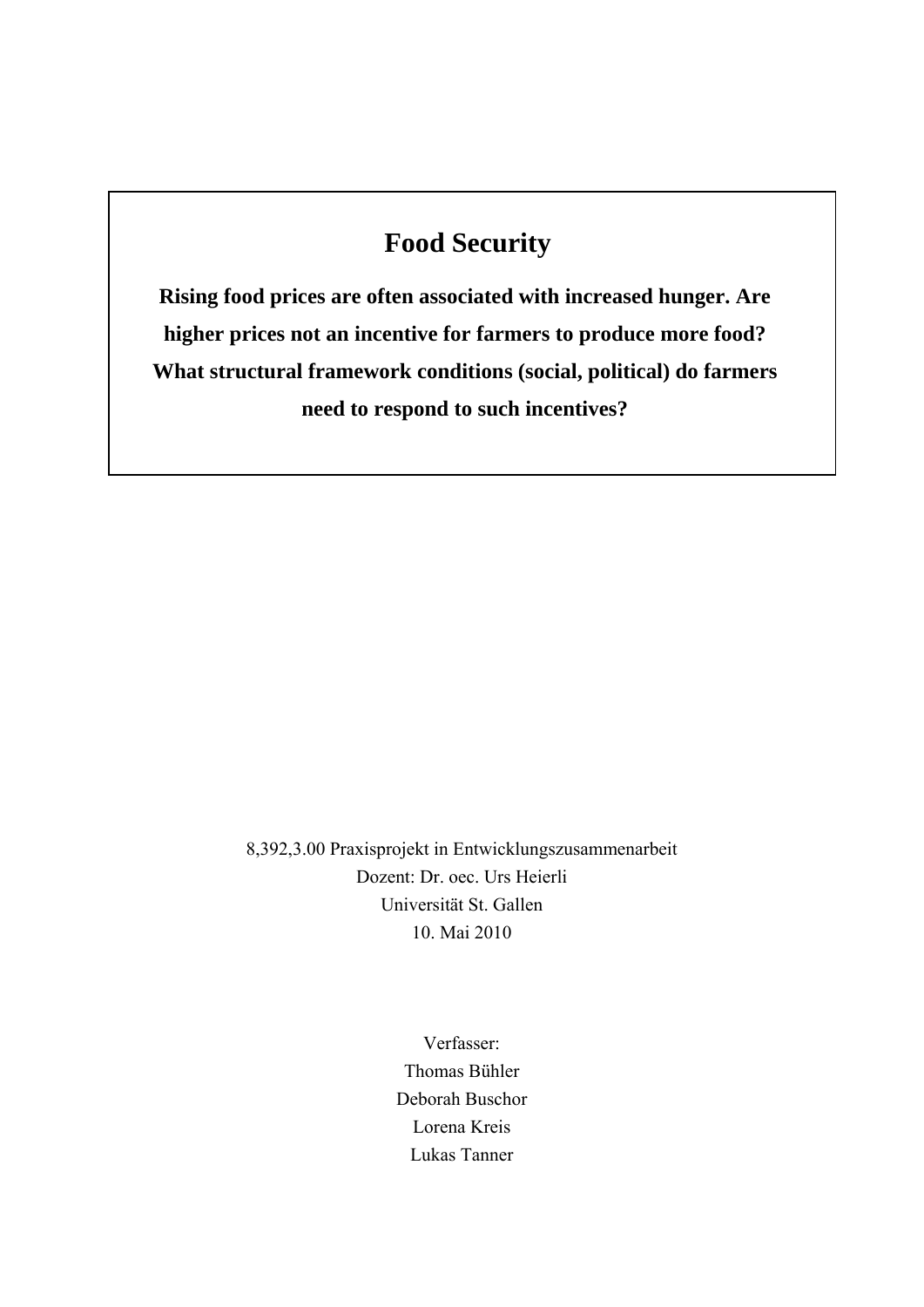## **Abstract**

Pizza or Pasta for dinner? This luxury problem is reserved only to a small number of people. The over one billion people suffering from mal- or under-nutrition have increasingly become a reality that the public, politics and the international community can no longer ignore. Attacking the roots of food insecurity though, is a far more complex and political issue than one could assume. The following paper discusses the major underlying mechanisms of food crises, food insecurity, hunger and poverty. It shows who is affected why by which mechanism, on both the micro and macro level. Referring to the successful example of the Brazilian food policy, ways of addressing the problems are introduced and further elaborated to a guidance of necessary and recommendable conditions that need to prevail and measures that should be implemented in order to achieve food security. We find that the most necessary condition is political will. Without the commitment of politicians to change underlying structural conditions through legal, economic and technological reforms, no improvement of the food situation can be expected. In addition, all stakeholders need to be part of the process and empowered to not only achieve, but to sustainably achieve stability in food security on an acceptable level.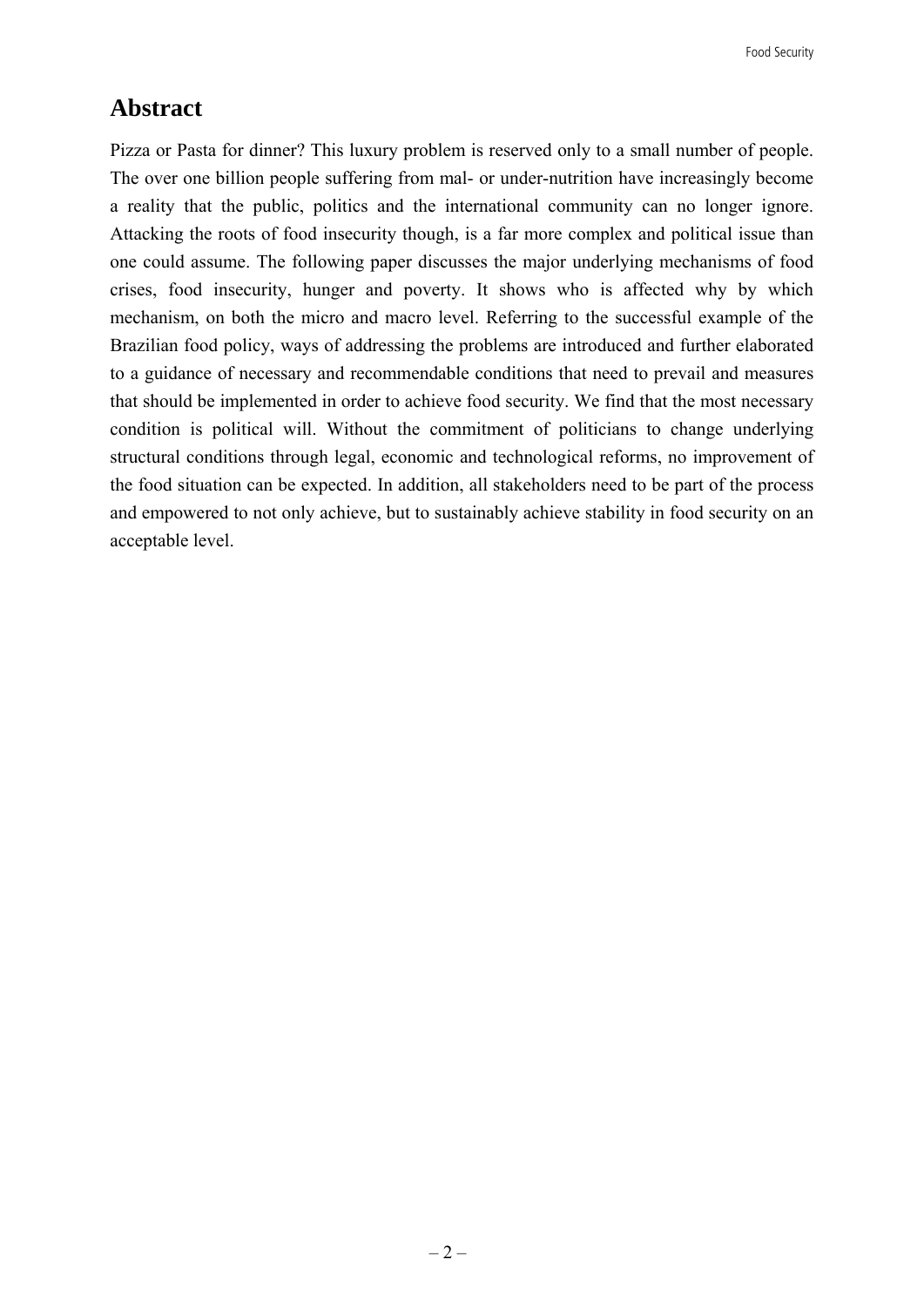# **Table of Contents**

| $\mathbf 1$             |     |  |  |
|-------------------------|-----|--|--|
|                         | 1.1 |  |  |
|                         | 1.2 |  |  |
|                         | 1.3 |  |  |
|                         |     |  |  |
|                         |     |  |  |
|                         | 1.4 |  |  |
|                         | 1.5 |  |  |
|                         |     |  |  |
|                         |     |  |  |
|                         |     |  |  |
|                         | 1.6 |  |  |
| $\overline{2}$          |     |  |  |
|                         | 2.1 |  |  |
|                         | 2.2 |  |  |
|                         | 2.3 |  |  |
|                         | 2.4 |  |  |
|                         | 2.5 |  |  |
|                         | 2.6 |  |  |
| 3                       |     |  |  |
|                         | 3.1 |  |  |
|                         | 3.2 |  |  |
|                         |     |  |  |
|                         |     |  |  |
|                         | 3.5 |  |  |
| $\overline{\mathbf{4}}$ |     |  |  |
| 5                       |     |  |  |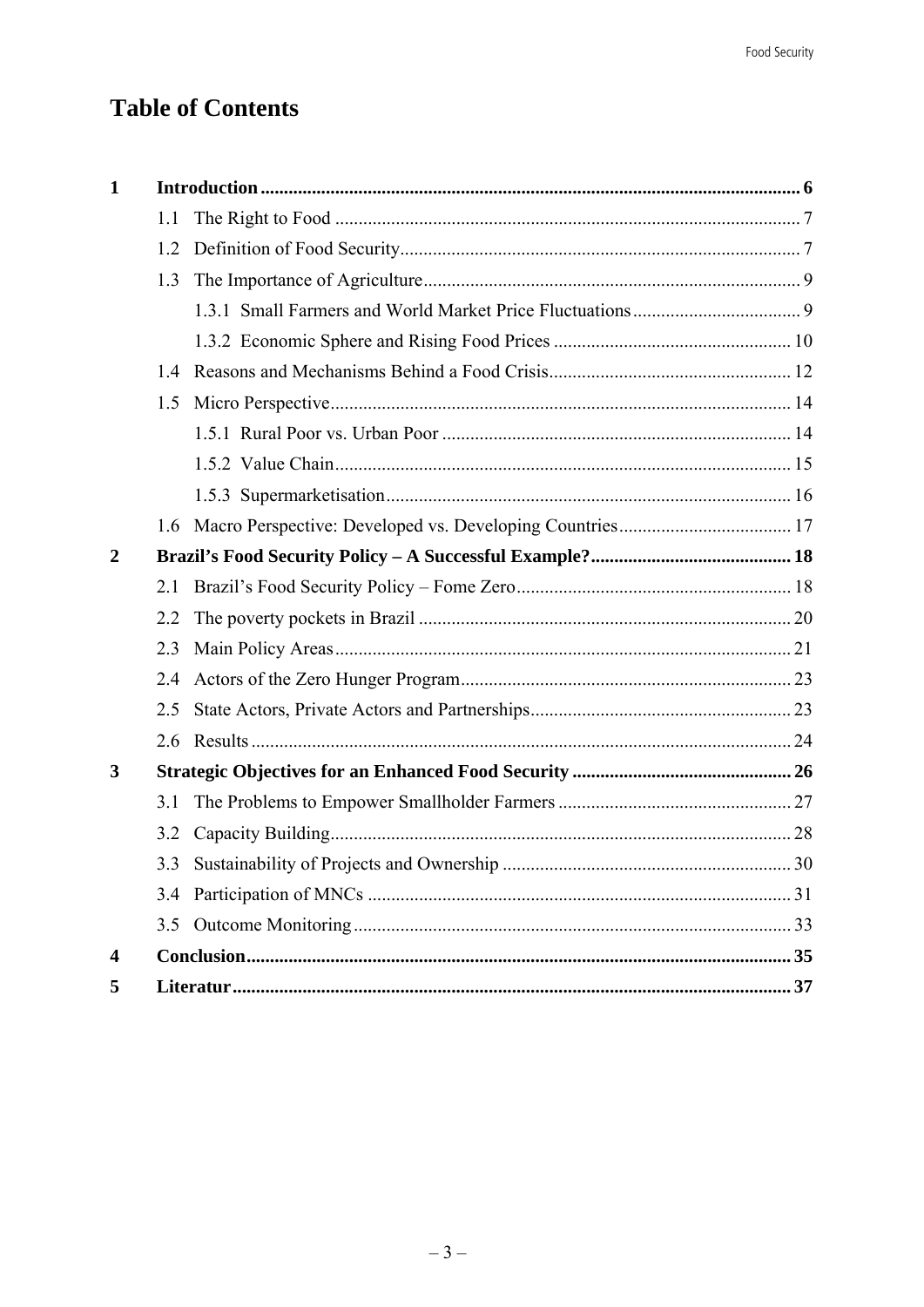# **Table of Figures**

| Figure 2: Patterns of price developments among food commodities, 2003-July 2008 10                   |  |
|------------------------------------------------------------------------------------------------------|--|
|                                                                                                      |  |
|                                                                                                      |  |
|                                                                                                      |  |
|                                                                                                      |  |
|                                                                                                      |  |
| Figure 8: Links between agricultural support measures of advanced countries and production decisions |  |
|                                                                                                      |  |
|                                                                                                      |  |
|                                                                                                      |  |
|                                                                                                      |  |
|                                                                                                      |  |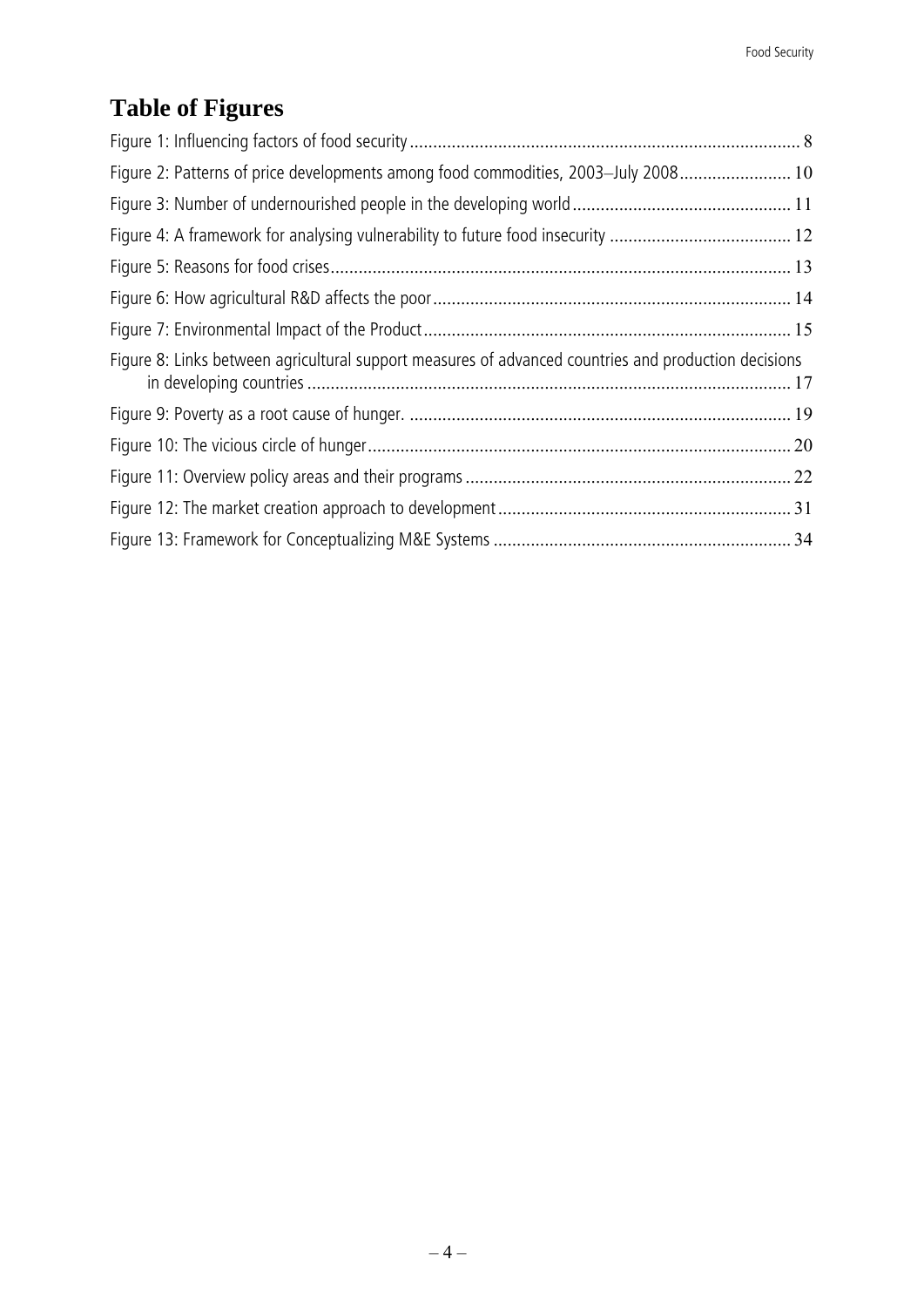## **«There is no such thing as an apolitical food problem»**

(Amartya Sen, Nobel prize winner in Economy)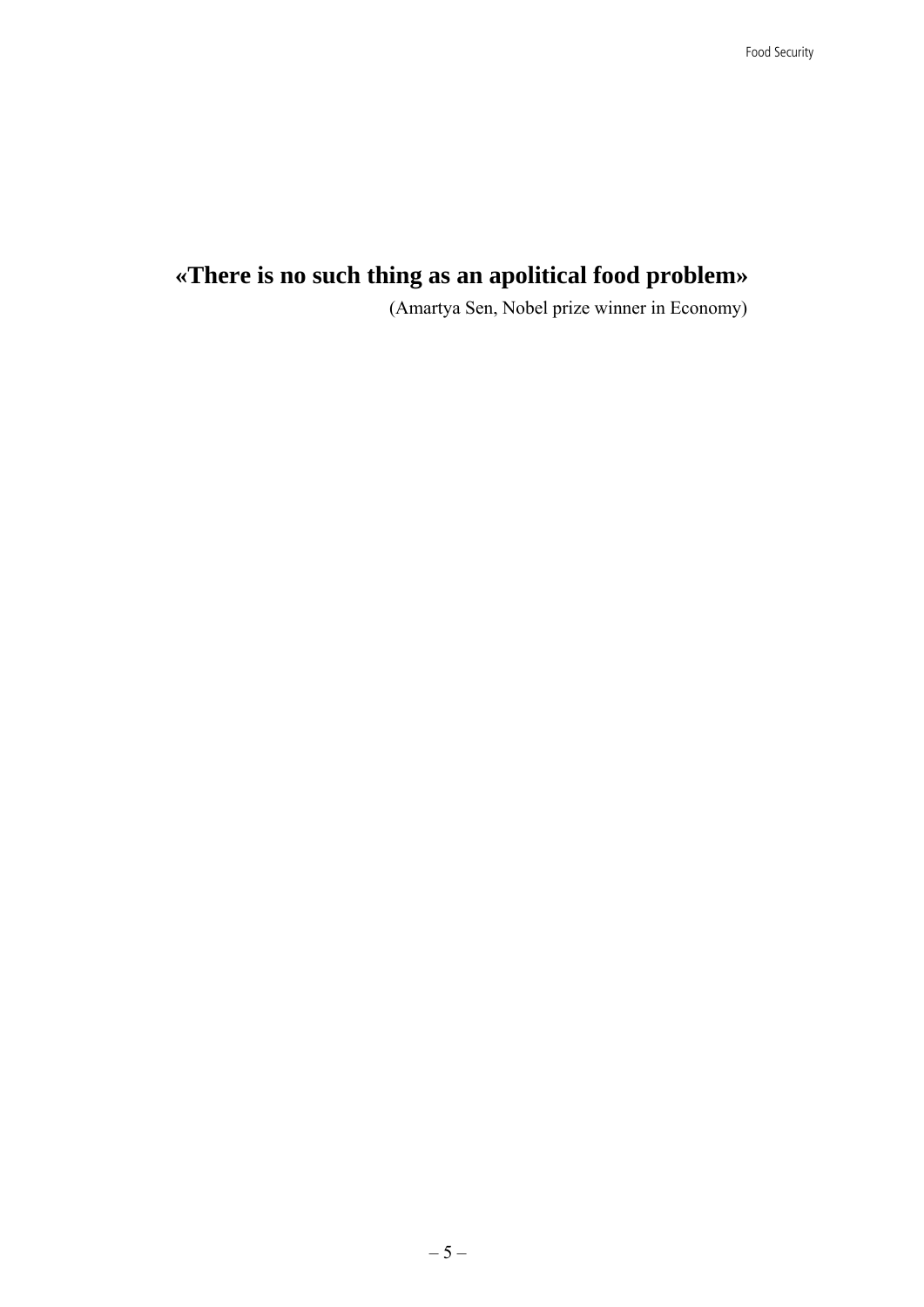## **1 Introduction**

There are more than one billion hungry people in the world and every five seconds a child younger than ten dies from malnutrition-related disease or hunger. The world population is expected to reach 9.1 billion by 2050 and food production will need to nearly double by this date in developing countries. Poor people spend between 50 and 80 percent of their income on food. About 40 percent of the world's arable land is degraded to some degree and will be further affected by climate change. In developing countries, there are about 500 million small farms supporting around two billion people. (IFAD, 2010a)

The world is facing its worst food crisis since the 1970s, due to the food, financial and economic crises of 2008 which has drawn even more people into hunger and poverty. In 2009, world hunger reached a historic high and as a consequence, the wish for food security is more present than ever. But still, food prices are not expected to drop back to pre-crisis levels for at least ten years. (South Centre, 2008, p. 2)

The issue of food security is not only a problem of food deficiency, money, and distribution problems, but has very often political and structural reasons behind. Likewise, Jacques Diouf, general director of the UN World Food Organization, asserts that «eradicating hunger in the world is not a problem of money, but a problem of volition». (DEZA, 2009, p. 3)

With every crisis, there comes opportunity. This is why the causes of the current crisis must be closely analysed and understood. It should be the starting point for developing countries to improve their abilities to produce food, protect the vulnerable population and ensure fair prices to farmers, so that their living standards can be improved.

In this analysis, we put a focus on agricultural production in the context of high food prices: Should governments support large scale corporate farmers or rather small-scale farmers and sustainable agricultural production? Are higher prices not an incentive for farmers to produce more food? And what structural framework conditions would farmers need to respond to such incentives?

The paper first discusses the importance of agriculture and the dependency of small farmers on world market price. Then it analyzes micro and macro perspectives of food security and outlines short-, medium-, and long-term improvements. In the centre of the analysis stands a case study of Brazil's food security program «Fome Zero», which illustrates the main political areas, actors and the importance of political volition. Finally, means to achieve goals like a reduction of extreme poverty, helping people to help themselves, and effectiveness will be discussed.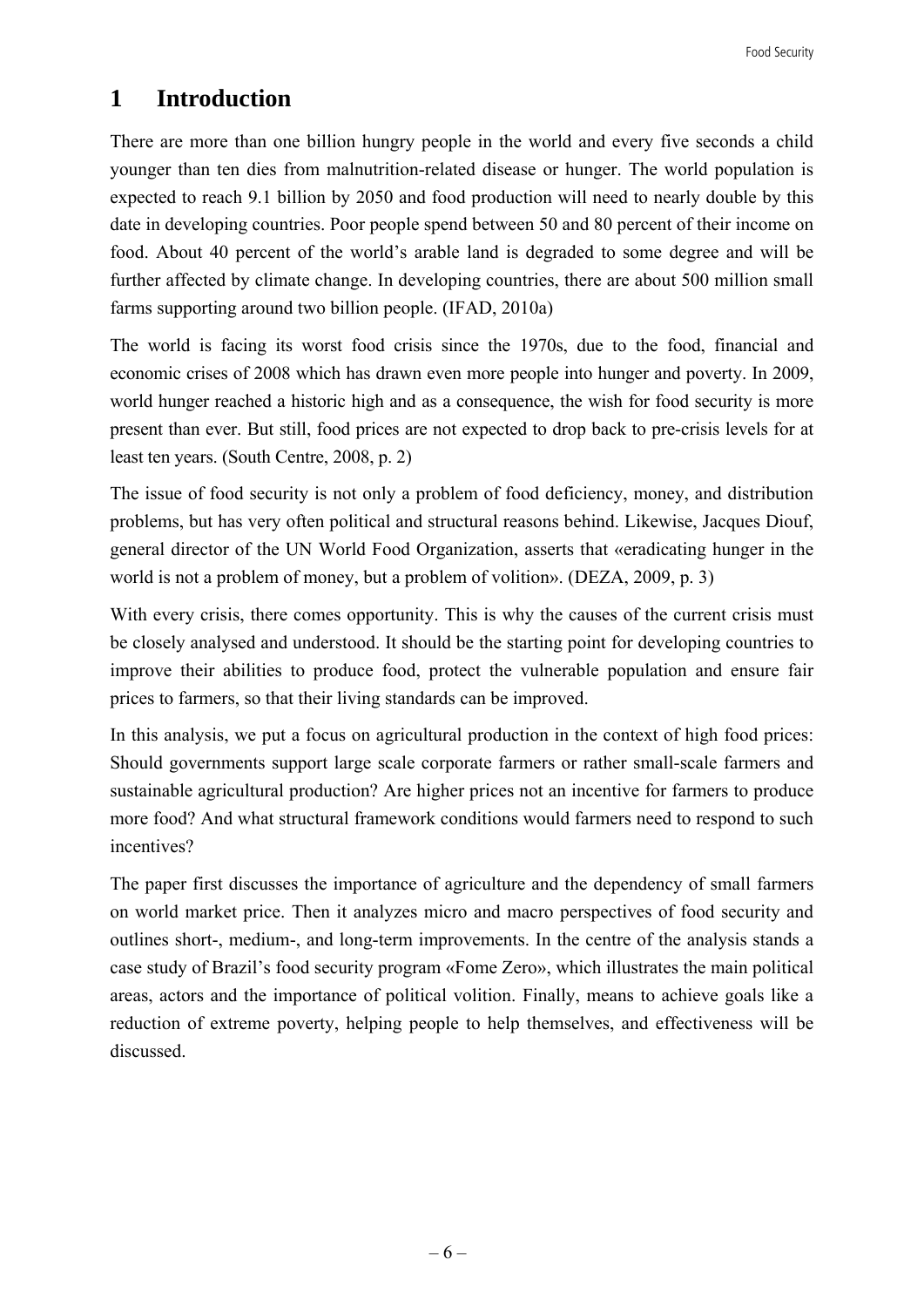#### **1.1 The Right to Food**

The right to food was first mentioned in the Universal Declaration of Human Rights (UDHR) of 1948, which represents the first global expression of rights to which all human beings are entitled. Althought not legally binding, the declaration has influenced many national constitutions and international treaties to promote and protect human rights. The great contribution of the UDHR is the extension of the human rights beyond civil and political rights  $(1<sup>st</sup>$  generation HR) to economic, cultural and social rights  $(2<sup>nd</sup>$  generation HR). According to Article 25 UDHR, «Everyone has the right to a standard of living adequate for the health and well-being of himself and of his family, including food, clothing, housing and medical care and necessary social services». (UN – United Nations, 1948)

The concept of adequate food consists of can be divided into three aspects: adequacy, quality and quantity. Food supply should be adequate, meaning culturally acceptable and fit with the prevailing dietary culture. Further, it should cover nutritional quality and quantity (energy) and be safe (i.e. free of contaminants). The  $2<sup>nd</sup>$  generation human rights are a constitutional part of the human rights system, but the lack of political will to implement them, impedes their full positive effect. The Plan of Action adopted by the World Food Summit in Rome 1996, has changed this situation significantly. (FAO, 2010a)

112 Heads and Deputy Heads of Government and State attended the World Food Summit and formally renewed their commitment to the right to adequate food, to access to safe and nutritious food and to be free from hunger. They considered it intolerable that more than 800 million people throughout the world, and particularly in developing countries, do not have enough food to meet their basic nutritional needs. During the conference they expressed their political will and commitment to achieving food security for all and to fight against hunger in all countries. The Summit concluded with the signing of the Rome declaration, which established the goal to halve the number of undernourished people no later than 2015 and eventually to achieve food security for all. (FAO, 2010b) In addition world-wide public awareness of the extent of hunger and malnutrition was successfully increased and most important, the political commitment necessary to promote effective strategies to reach its target was given. (UNHCHR, 2010)

#### **1.2 Definition of Food Security**

The definition of food security most commonly used is still the one of this latter World Food Summit of 1996. It defines food security as existing «when all people at all times have physical and economic access to sufficient, safe and nutritious food to meet their dietary needs and food preferences for an active and healthy life». (FAO, 2010c)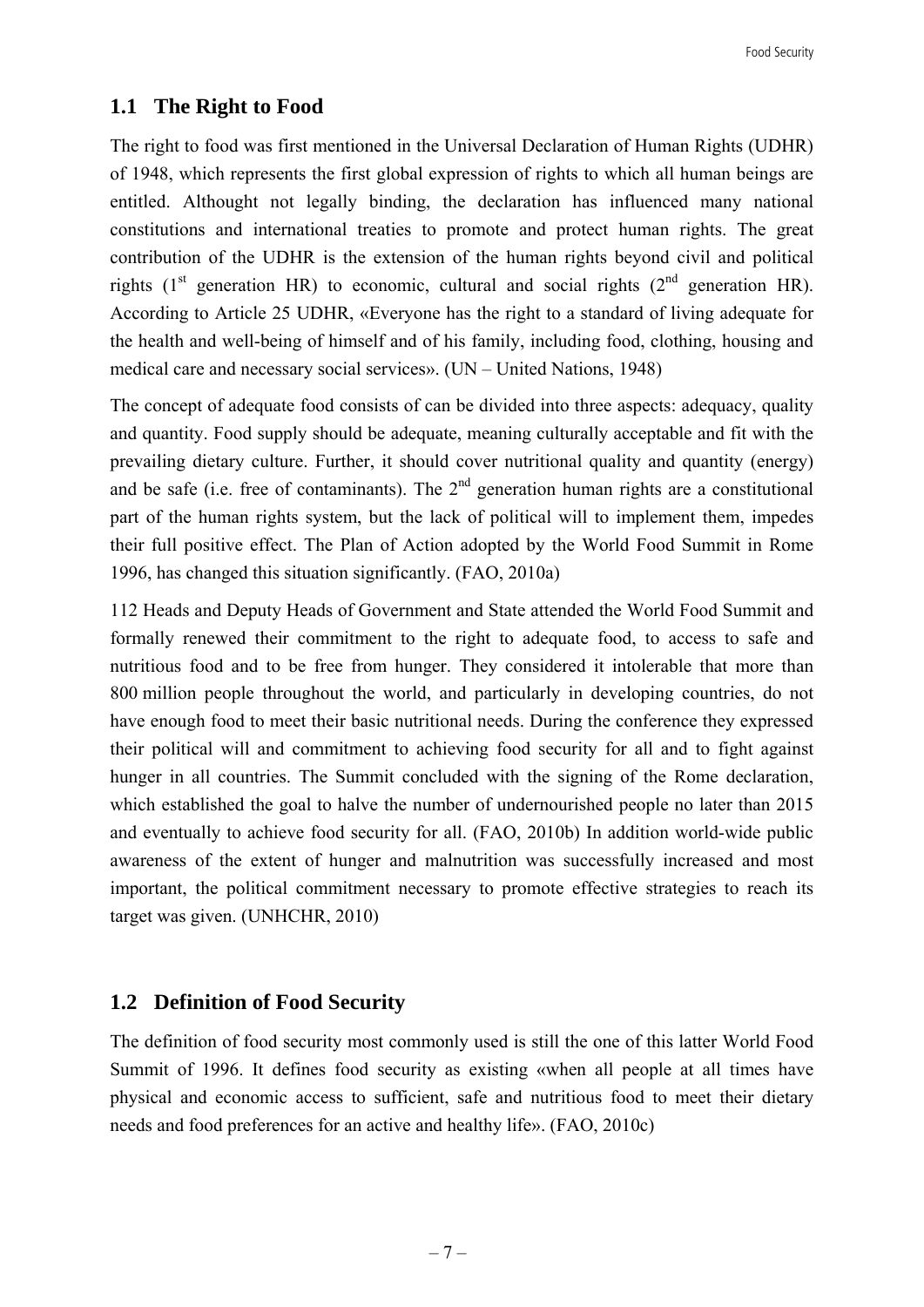Food insecure people are those individuals whose food intake falls below their minimum calorie requirements, as well as those who exhibit physical symptoms caused by energy and nutrient deficiencies resulting from an inadequate or under-balanced diet.

At the time, it seemed realistic to expect a decrease of the number of chronically undernourished people by 2015 by 50 percent. This aim also formed the basis of the first UN Millennium Development Goal to halve the proportion of people living in extreme poverty and hunger. But despite these optimistic expectations and actions taken, the Food and Agricultural Organization of the United Nations (FAO) estimated in 2009, that world hunger had reached a historic high, with 1.02 billion people going hungry every day.

Why is the fight against hunger and poverty so difficult? As can be seen in the following graph, food security is a complex topic and stands at the intersection of many disciplines and is influenced by a lot of different factors:



(Source: own graph)

The above graph shows us that out of the five factors we defined as most influential, climate cannot be influenced directly, but instead indirectly via technology and prevention plans for emergency situations. At the same time, technology transfer depends on the legal system and accessibility to technology – or on market conditions in general so to say. These – legal and economical – factors then again are a product of political outcome, be it trade policy or legal system characteristics. This important insight therefore leads us to emphasize the importance of political will to change prevailing economic, legal and other depending factors.

But still, the direct causes of poverty and hunger lie in the economic, legal and technological factors, which cumulate in agriculture as the primary food producing sector. In the following section, the importance of agriculture and the role farmers and especially small farmers play, shall be outlined.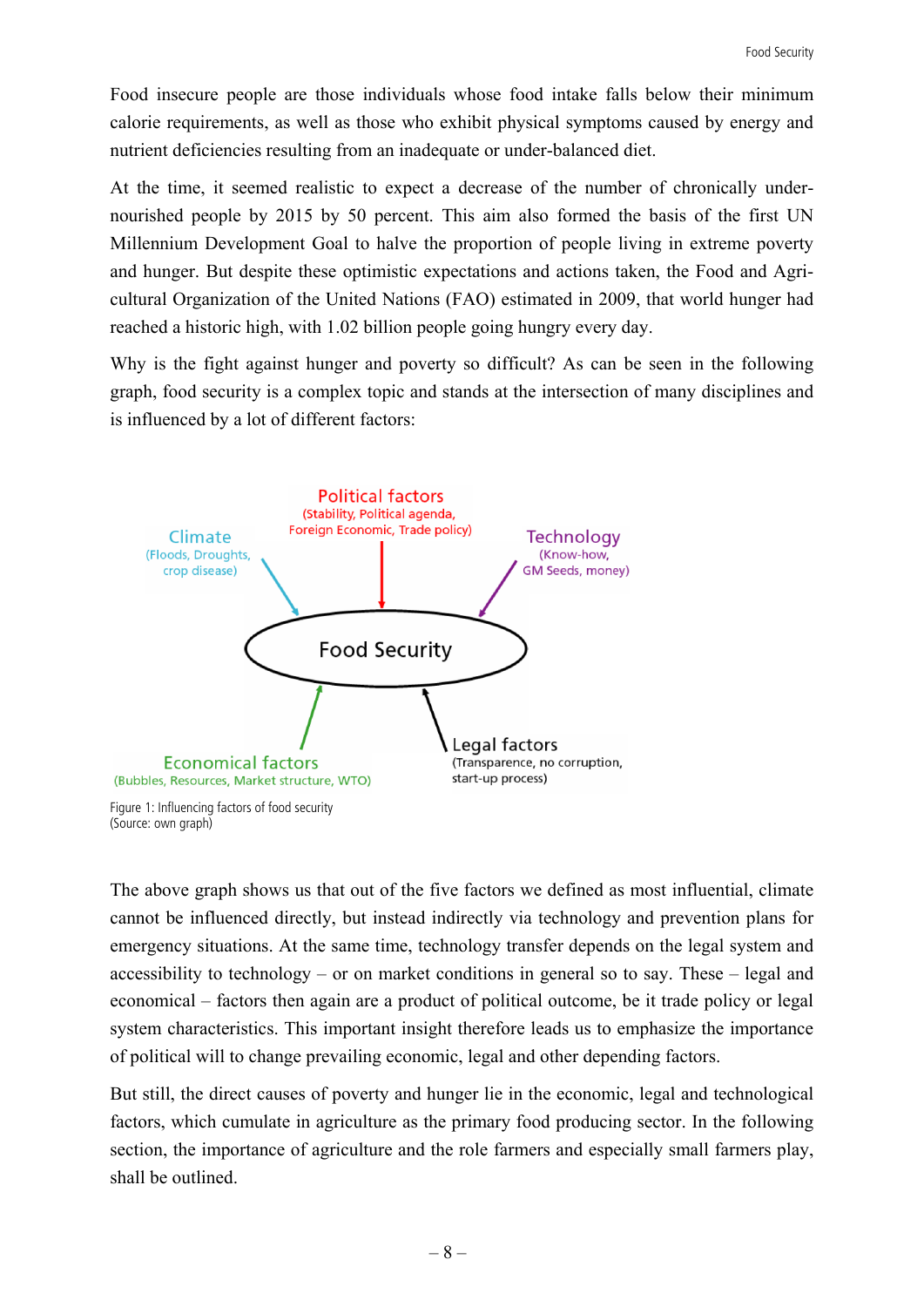## **1.3 The Importance of Agriculture**

Hunger prevents poor people from escaping poverty because it diminishes their capacity to work, learn and care for themselves. There are strong direct relationships between agricultural productivity, hunger and poverty. Three out of four people in developing countries live in rural areas and make their living from agriculture. The higher the number of the rural population obtaining its income solely from subsistence farming – without the benefit of technologies or access to the markets – the higher the incidence of malnutrition. Therefore, improvements in agricultural productivity aimed at small-scale farmers will benefit the rural poor first. They are central to any solution to today's global food crisis and the long term problems of poverty and hunger. (SAAG, 2010)

The 2008 «World Agrarian Report» by the Assessment of Agricultural Science and Technology for Development, a FAO affiliated international organization, points out, that agriculture based on small scale farming is the best guarantee for a sustainable food security. Smallholder farmers are often highly efficient producers and contribute significantly to a country's economic growth and food security.

#### **1.3.1 Small Farmers and World Market Price Fluctuations**

Increased agricultural productivity enables farmers to grow more food, which translates into better diets and, under market conditions that offer a level playing field, into higher farm incomes. With more money, farmers are more likely to diversify production and grow highervalue crops, benefiting not only themselves but the economy as a whole.

In order for smallholder farmers to help improve world food security, they need secure access to water and land, as well as to rural financial services to pay for quality seed and inputs such as fertilizer. They also need an improved local infrastructure, storage facilities, roads, bridges and transportation to get their products to market, and technology to receive and share the latest market information on prices. Smallholder farmers need agricultural research and technology to improve their resilience to rapid economic and environmental changes and information on the best use of seeds and fertilizers to raise agricultural productivity. They need stronger organizations, so they can have greater bargaining power in the marketplace and can influence national, regional and global agricultural policies. Making these important inputs available to the small-holder farmers will result in a serious boost of food production. They lower costs and improve the incentives for farmers to increase production. (IFAD, 2010b)

Small farmers are highly dependent on price fluctuations of the world market. On the one hand, they suffer from low prices. Subsidized agricultural surpluses from the North destroy the local market of similar products. Small farmers are not able to sell their products and have to give them away for a very low price. Consequently they face problems to feed themselves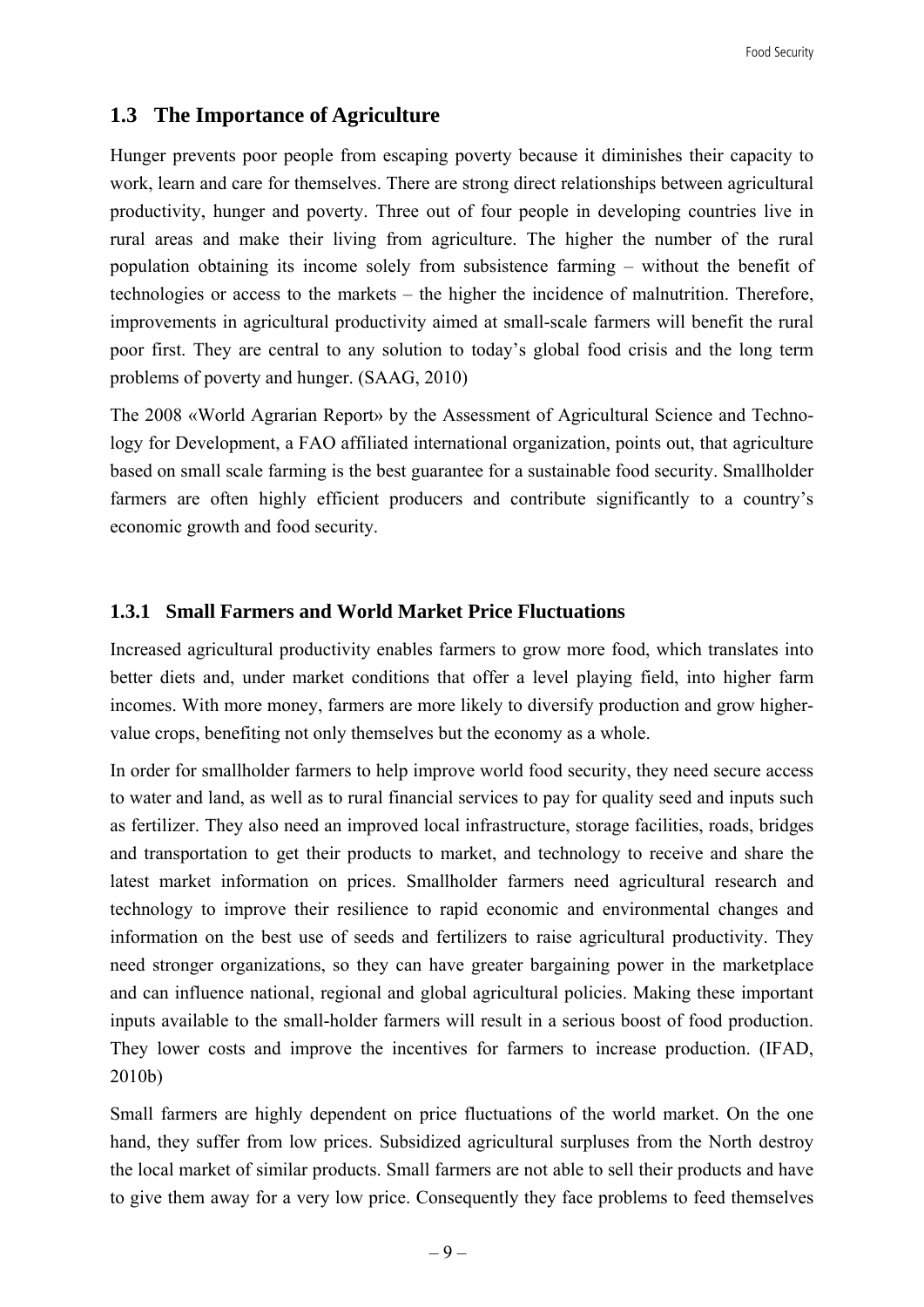and their families. This situation has a devastating negative influence on the local market. As a result, a paradox phenomenon appears: The import of agricultural goods becomes cheaper than the self-production. This can lead to a decline of the local market.

On the other hand, an increase in the world market price can have negative consequences as well. In late 2007, for instance, enhanced use of bio-fuels, high oil prices of more than \$100 per barrel, as well as some other reasons caused the price of grain to rise significantly. In consequence, food riots took place in many countries around the world. Small farmers were not able to buy the same amount of grains as before. Also in 2007, people in the streets of Mexico City protested against the rising cost of corn. Indeed, the price of maize on world markets had escalated and the price of corn tortillas had almost doubled in Mexico. Bearing in mind that 104 million Mexicans consume over 300 million tortillas every day, corn truly is a food staple and many people in the poorer parts of the country have little else to eat.

#### **1.3.2 Economic Sphere and Rising Food Prices**

The focus of the following discussion is put on the world food prices and the winners and losers of this development. Looking at the development of food prices, the amount of agricultural goods produced and the number of undernourished people, we come to a problematic and counterintuitive result: How is it possible that despite higher production rates, the number of undernourished remains so high?



Figure 2: Patterns of price developments among food commodities, 2003–July 2008 (Source: http://www.un.org/esa/policy/wess/wesp2009files/wesp2009.pdf, p. 47)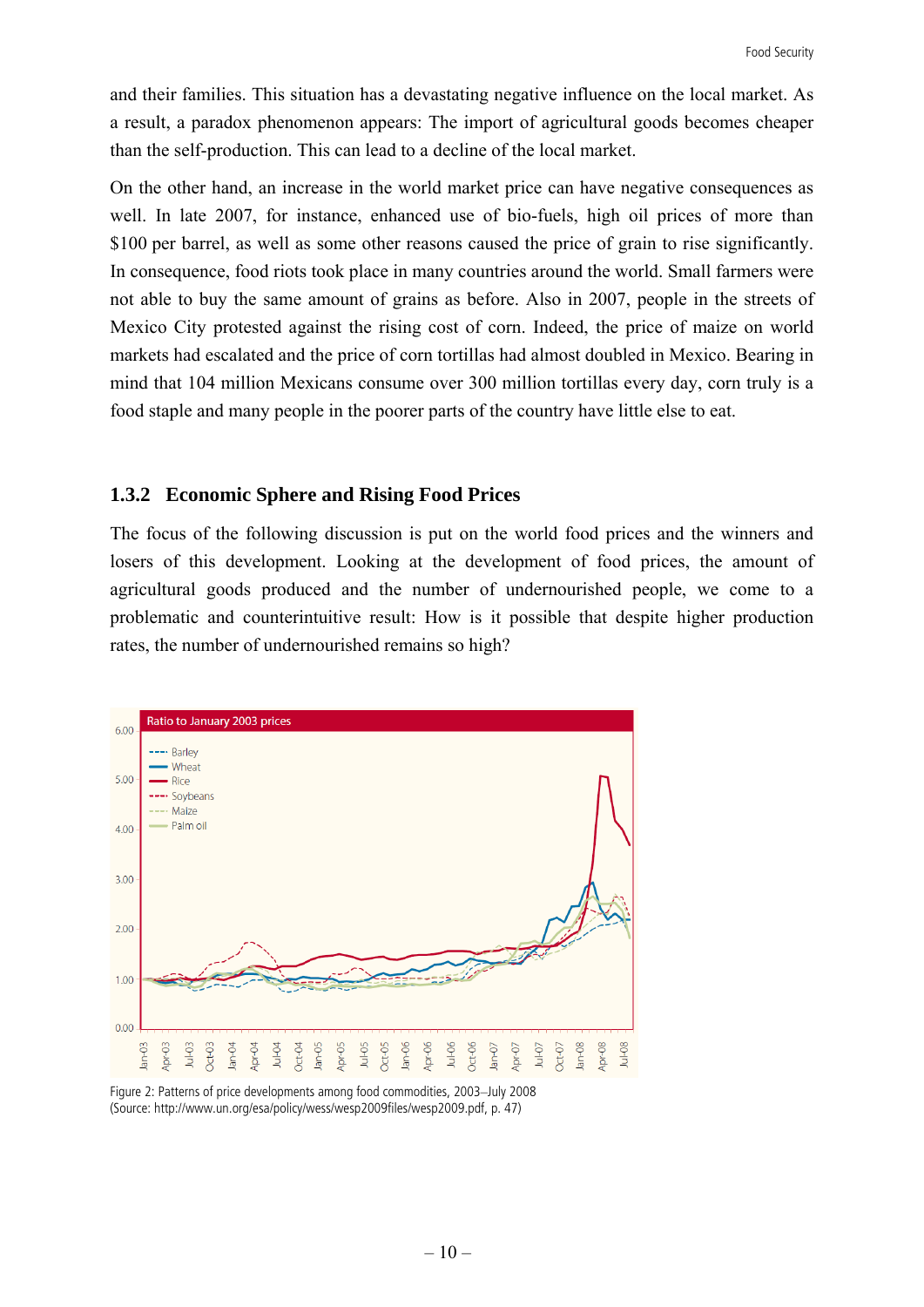

Figure 3: Number of undernourished people in the developing world (Source: http://www.fao.org/newsroom/en/news/2008/1000923/hungerfigs.pdf, p. 2)

According to experts and the FAO report, it is not a question of the amount produced, but of distribution. Altogether, there is enough food produced to feed the whole world population of 6.7 billion people. There are several reasons for this development; especially some well established mechanisms in international trade that cause the number of losers to rise. One of these mechanisms is the subsidizing of agriculture in developed countries, which directly compete with agricultural products from developing countries. Agricultural surpluses from the North, which are subsidized by the governments, overstock the markets in the South and contribute to a decline of the local agriculture. Also the production of bio-fuels stands in a direct competition to the production of food. Even if scientific results prove a negative balance concerning the energy gain with actual production methods, people continue to invest millions in energy sources, which grow on the fields. Another dangerous element is the acquirement of land in development countries by rich states as a consequence of their rising population. China for instance, is cultivating Rice for its local market on a territory of 1.3 million hectares in Madagascar. (DEZA, 2010)

So, despite the rising food prices and a raise of the amount produced, the number of undernourished people in the developing world continues rising and the food crisis (2006–2008) made essential foodstuffs unaffordable for a vast number of people.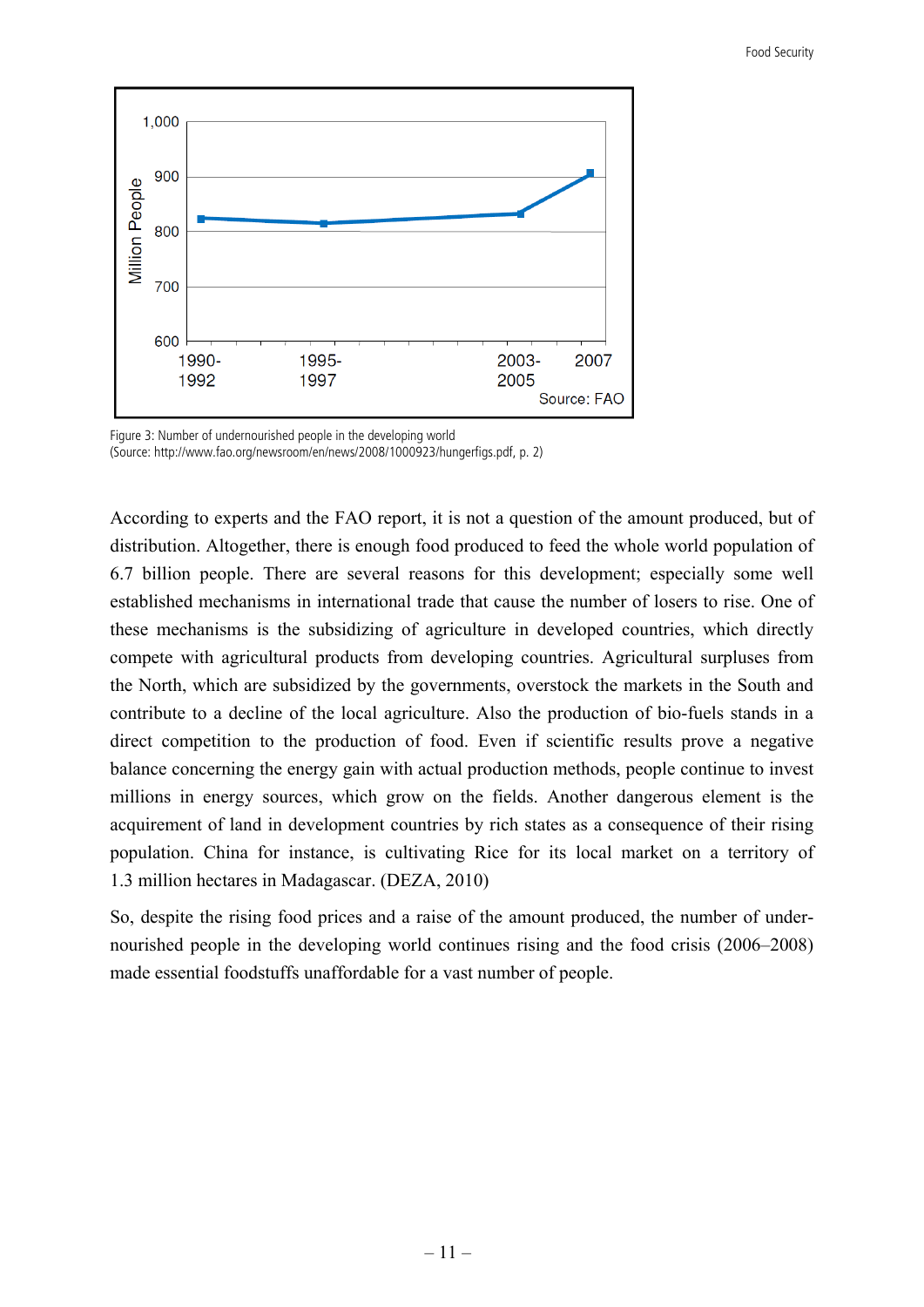### **1.4 Reasons and Mechanisms Behind a Food Crisis**

How does a food crisis come about?



Figure 4: A framework for analysing vulnerability to future food insecurity (Source: Guha-Khasnobis et al., 2007, p. 67)

Structurally, a wide spread assessment of food crises and their chance of arising is via the availability, access, and utilization separation. Food may be available, but not accessible to all. At the same time, the nutritional status can be worsened through utilization, if for instance, water is dirty or means of storage lead to rotting food. Depending on how these three aspects are present in a country, the impact of other reasons has greater or smaller consequences.

Closely related to the question of food security is the issue of a country's vulnerability. As figure 4 shows vulnerability is defined as the likelihood or risk a household faces that they will experience a significant decline in their access to food. This implies the fact the people's defencelessness to a specific negative outcome following a harmful event and their inability to cope with these threats. (Guha-Khasnobis et al., 2007, p. 63f)

A typical issue which is causing increased vulnerability among the poor poses special developmental and dietary needs of young children and pregnant and lactating woman. Also female-headed households, elderly people, disabled or otherwise disadvantaged groups with low support from family members and the community are less able to protect themselves against these risks. Furthermore, people living in areas where natural or man-made disasters like conflicts or drought are likely to be affected by these threats. To be able to design and also assess certain supporting programs it is very crucial to identify these vulnerable people as it helps to understand the specific subsets of the population. (Riely et al., 1999, p.17)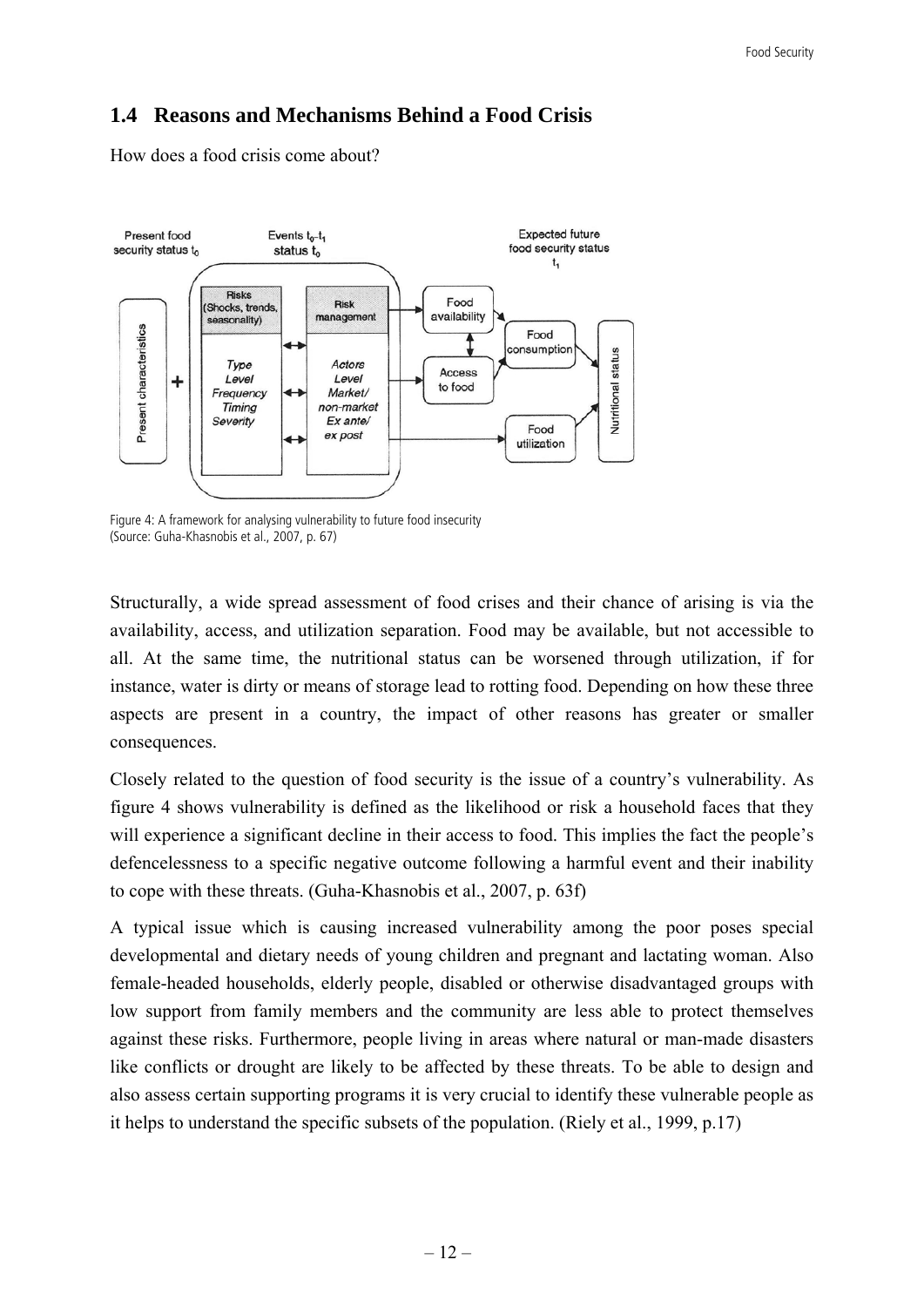

Figure 5: Reasons for food crises

(Source: own graph; patterned on the work of Guha-Khasnobis et al., 2007, p. 208 ff)

As can be seen from the graph above, the main reasons for food crises are instability, natural disasters and high dependency on one good.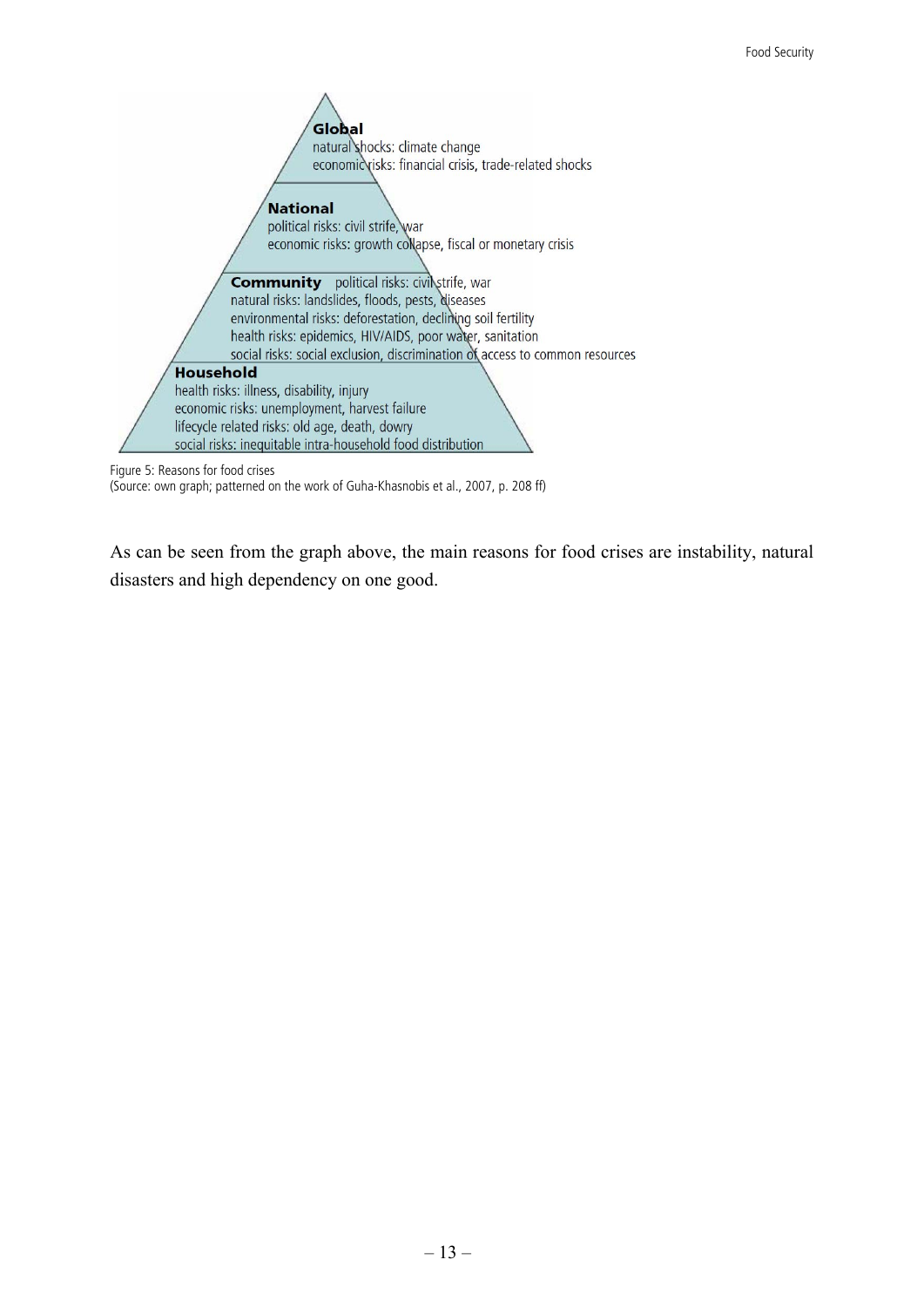#### **1.5 Micro Perspective**

In this section we want to closer examine the processes on the micro level. What mechanisms prevail, who are the losers and why? First, we want to see how different parties are affected differently through price rises and changes in demand and supply of agricultural products.

#### **1.5.1 Rural Poor vs. Urban Poor**

By means of the following illustration we can define the actors and especially the loosing parties of the food price soar:



Figure 6: How agricultural R&D affects the poor (Source: Adato & Meinzen-Dick, 2007, p. 21)

How new technology affects production highly depends on different factors such as the prevailing state of rural infrastructure and institutions, human capital, agricultural policies and prices, and the distribution of rural assets, for example land. The theory is that if own food supply increases, wages and employment increase and strengthen social standing of poor people, reducing their overall vulnerability, and lower food prices. But contrary to most expectations, rising food prices are mostly not good for the developing countries, even if they are in the role of producers. Increase in aggregate food output does not always translate into lower food prices. What is the reason of this?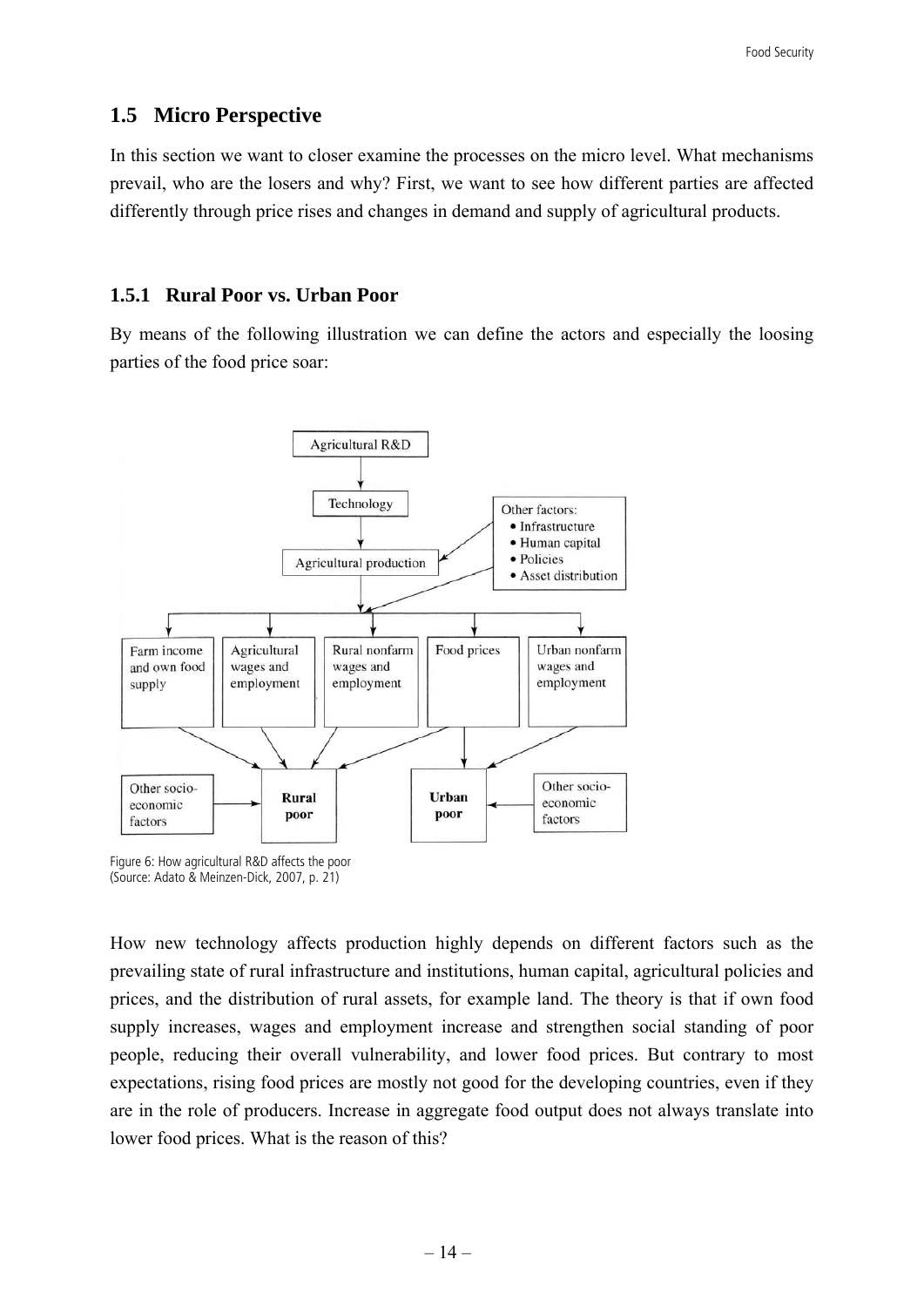- 1. Insufficient food marketing and distribution systems to pass up cost savings through the marketing chain. So, consumers do not benefit and cost savings are simply captured as additional profits in the marketing chain.
- 2. The share of the income that is spent on food rises too. This is especially hard for the urban poor: they cannot profit from the food price rise but instead feel the full weight of the price rise.
- 3. The rural poor lose too, due to several reasons:
	- They are also buyers, so that maybe, the price rise of another product offsets the profits achieved through the price rise in the product sold by a certain farmer.
	- Not all people have equal opportunities to profit from the price rise. The rural people are often not only geographically, but culturally separated from the «rest».
	- Distribution systems are very often so long, that the profit remaining to the farmer is marginally high than before the price rising, while the middle men skim off the largest part.
	- Penalization of non-adopters whose costs remain high. These may include many poor farmers in regions where the new technology is not suitable.

#### **1.5.2 Value Chain**

One big problem on the micro level for the rural and urban poor is that they are not a central part of the value chain and only make very small profits.



Figure 7: Environmental Impact of the Product (Source: The Swedish Institute for Food and Biotechnology, 2010)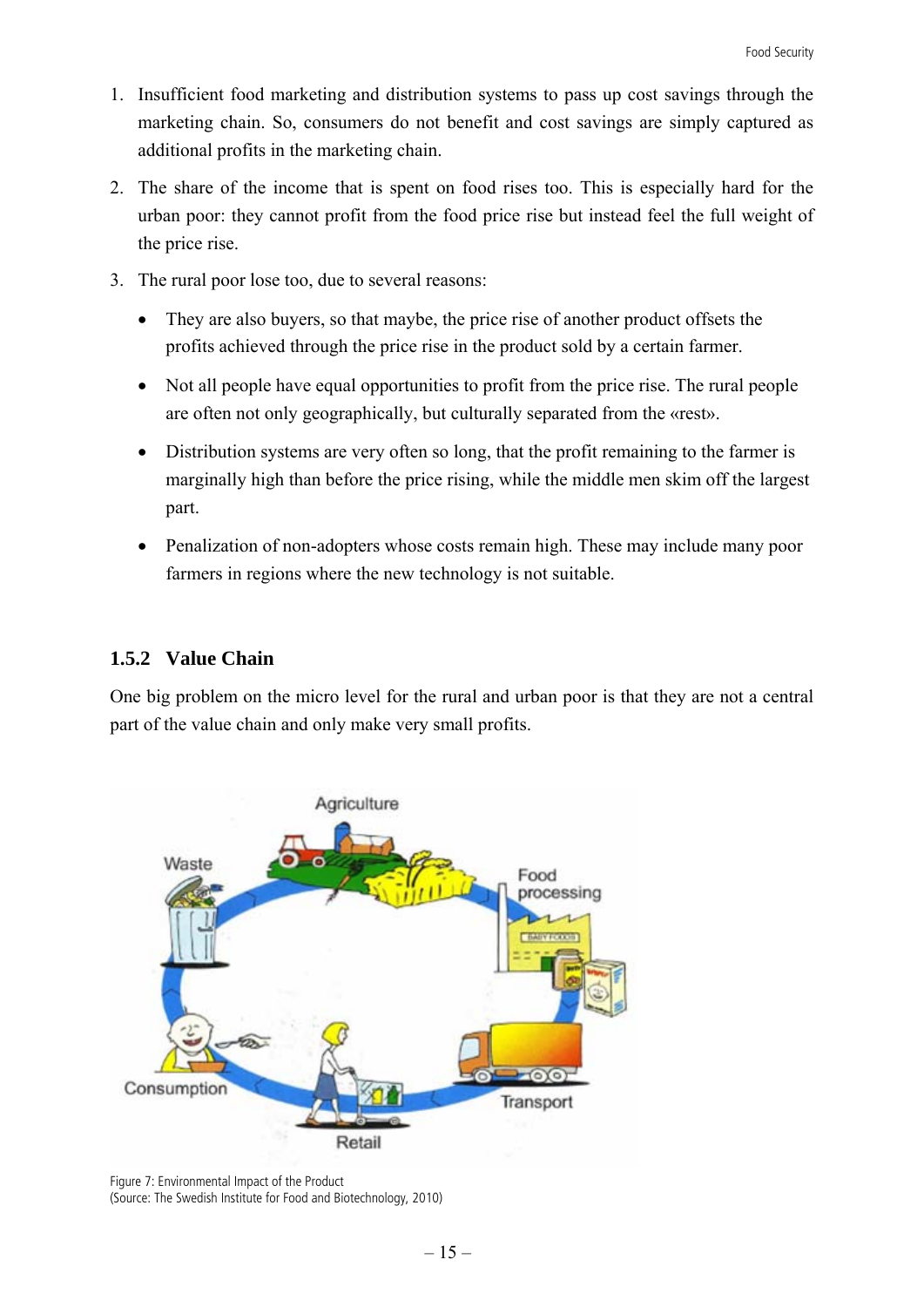Firstly, they cannot profit from economies of scale and secondly, often have a small leverage compared to big sellers. Usually, the middle man receives higher profit than the producer himself. This leads to the logic conclusion Ortmann nicely formulates as follows:

«Food production and distribution is undergoing major structural changes caused by changing and diverse consumer demands, new technologies (e.g. bio- and information technologies), new product characteristics, changing firm sizes and more exposure to world markets… Another major reason for the formation of supply chains is to reduce costs, particularly transaction costs, in order to promote competitiveness. Thus, attempts to satisfy changing consumer demands and to lower costs, including transaction costs, drive efforts to enhance the competitiveness of agri-food supply chains. » (Ortmann, 2001, p. 1)

#### **1.5.3 Supermarketisation**

Another factor is called supermarketisation, which deals with the problem, how small-scale farmers can compete with foreign retailers. They represent a potential risk that domestic markets are no longer a refuge, but dangerous because of project trends from other emerging economies. Artificial constraints for smallholder farmers to domestic trade should try to be removed, in order to link them with the market, including bureaucratic barriers. Such intervention could address efficiency improvements, improvements of supply chain, collective marketing, investments in small-scale market infrastructure, and facilitation of contractual arrangements between smallholders and companies. (UN, 2008, p. 11)

But at this point we have to remember, that globalisation of the food sector considerably differs from that of other sectors. The food sector is based on agriculture, this means that the process of globalisation is constrained by nature and the process of industrialisation mediated by biology for example seasonality leads to import. Supermarkets will look for domestic supply of fresh products much more urgently than for processed goods. Also the heterogeneous food culture across the globe is clearly an opportunity for local producers.

After having examined the micro level, we will focus on the macro level in the following chapter.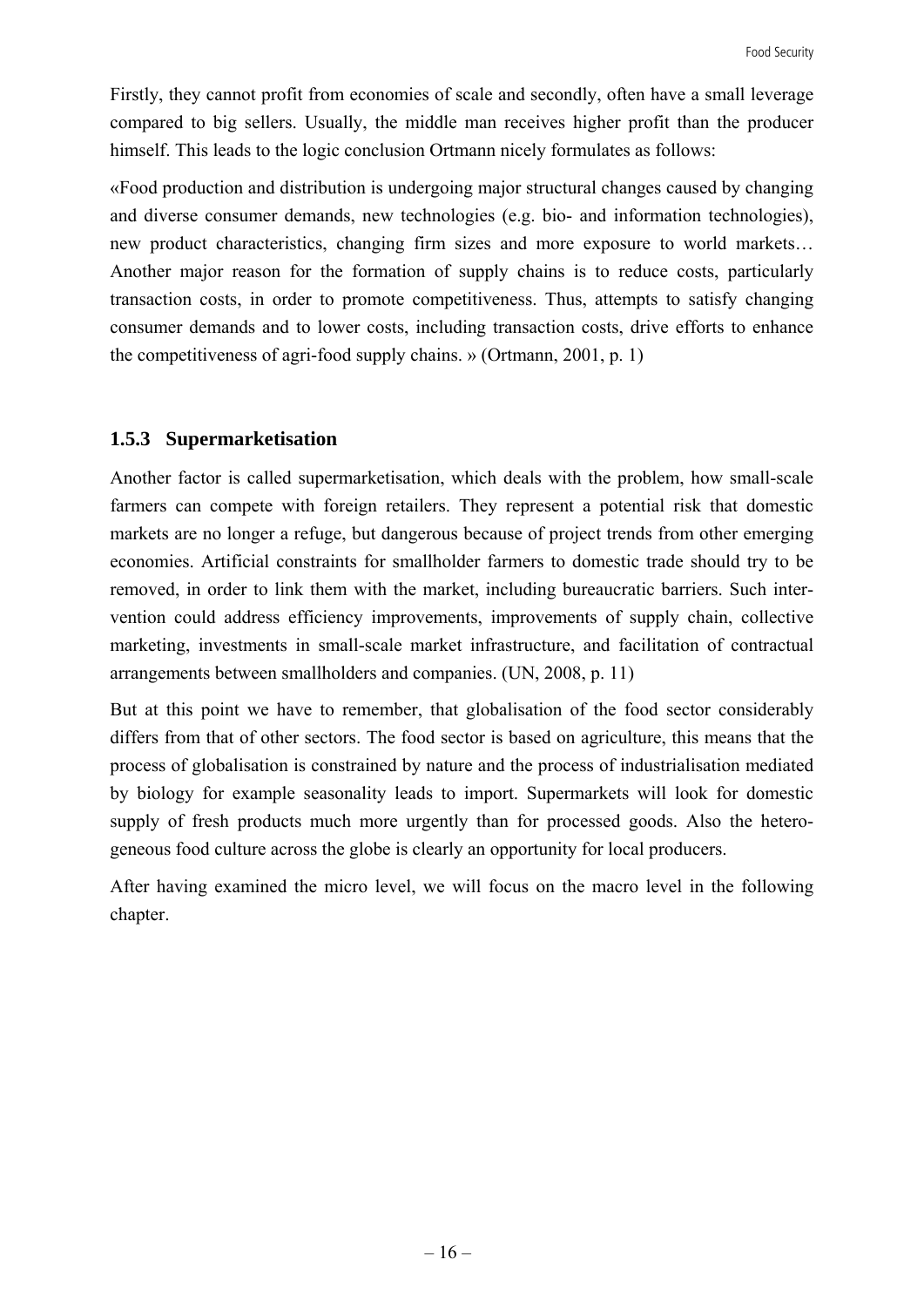#### **1.6 Macro Perspective: Developed vs. Developing Countries**

Agricultural support in developed countries often implies food insecurity in developing countries. Export subsidies can provide cheap food for consumers in developing countries but low prices are mostly considered harmful and make people in the South dependent on food from wealthy countries. Developed countries subsidize for instance beef and milk. For Sudan, beef is the number one export product and poses Sudan in a disadvantageous position compared to the subsidizing country. Sudan's beef is not competitive enough, leading to a reduction of the amount produced due to lack of chance to sell the meat and due to the cheaper imports from beef-subsidizing countries. This has vast consequences for the beef farmers, and the same pattern evolves with a great number of other agricultural products. In some cases, poor farmers may have higher production costs than that of the subsidized market price, which means they cannot earn any money. The terms of trade develop against the developing countries. As we see on the following illustration, there is a downward pressure on prices in developing countries and developed countries skim the benefits of increasing world food prices.



Figure 8: Links between agricultural support measures of advanced countries and production decisions in developing countries (Source: Guha-Khasnobis et al., 2007, p. 225)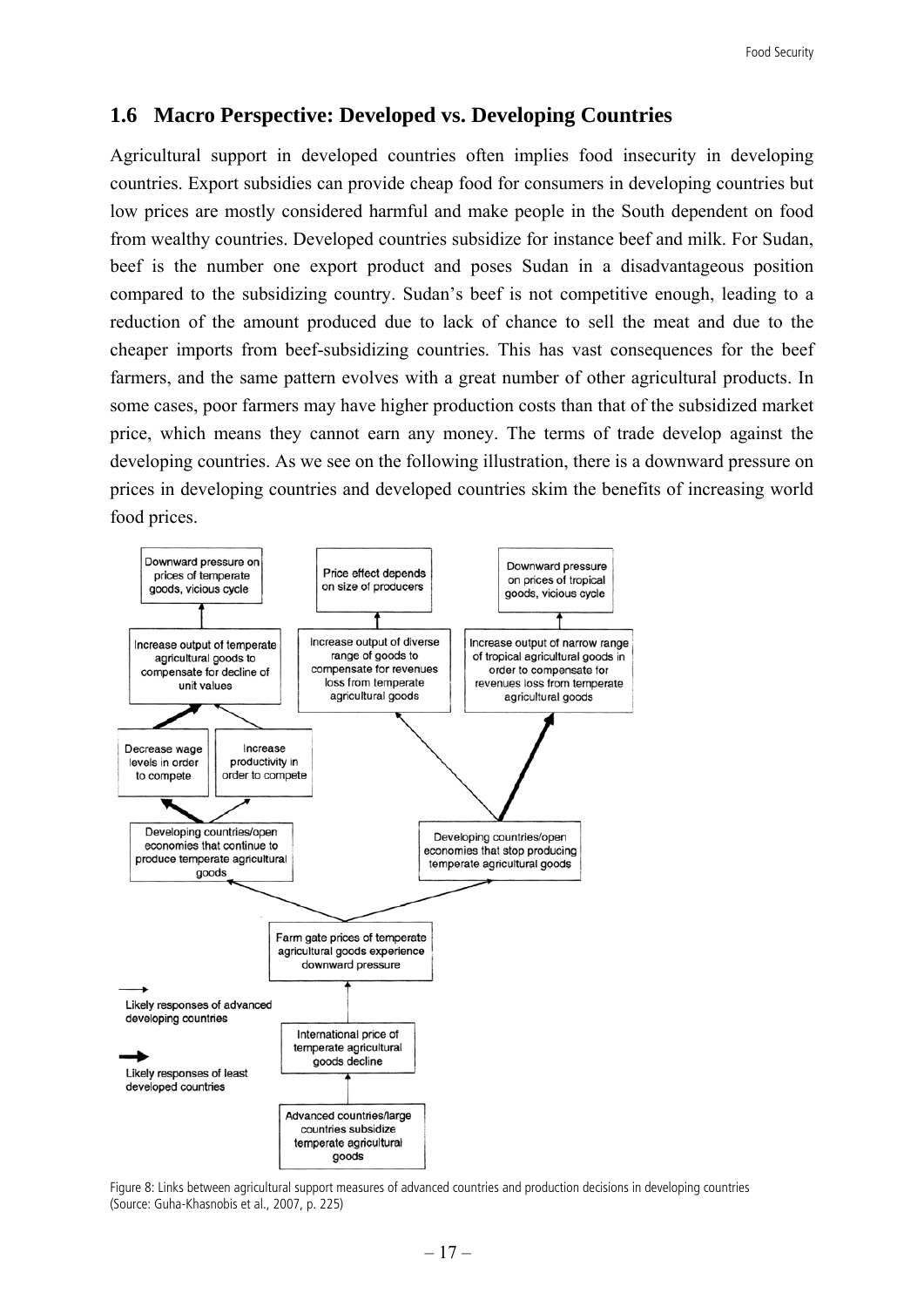## **2 Brazil's Food Security Policy – A Successful Example?**

In 2003, President of the Brazilian Republic Luìz Inàcio Lula da Silva, called «Lula» by his people, launched the program «Fome Zero» (Zero Hunger Program). The goal of this government program is to eradicate hunger and extreme poverty in Brazil.

Together with the other four BRIC countries Russia, India and China, Brazil is prospected to be one of the strongest economies around the year 2050. Not only its economy, but also the population is expected to grow on a very high level, which could again aggravate the food security situation. As we have seen earlier, a government program such as the Zero Hunger Program and especially in case of success can have a positive effect on other countries and foster similar programs. Up to now, the Fome Zero Program – which should more precisely be considered as a strategy – has reached over 44 million Brazilians. The means and policies reach from cash transfers, food banks, community kitchens and markets to school meals. At the same time, it also has a positive effect on the literacy rate and health care, through an integrated Social Mobilization Agenda. (Worldbank Blog, 2010)

Due to the fact that the Zero Hunger Program is very multi-faceted in regard to its short- and long-term goals («when?»), its functional orientation and the policies implemented («what?») or the actors involved («who?»), different ways of approaching the Hunger Zero program exist. In our assessment of the Brazilian food policy we will focus on the actors involved and the role they play. The program, the different policies and their goals, shall be discussed briefly in the following chapter, including an examination of the prevailing conditions at the time of the launching of the program. Finally, we want to critically evaluate the results and try to assess the main elements that lead to success.

#### **2.1 Brazil's Food Security Policy – Fome Zero**

At the time the Fome Zero program was launched in 2003, Brazil was the fourth largest food exporter in the world (Brazil's Food Security Policy, p. 2). The food situation in 2003 was as follows: Brazil produced 2960 kcal/day in food per capita, which lay far above the recommended minimum of 1900 kcal/day while still nearly a third of the Brazilian people faced a situation of «food insecurity» according to the above given definition of quantitative and / or qualitative insufficiency. At the same time, with a Gini coefficient of 59.3, Brazil ranked among the highest in the world  $(117<sup>th</sup>$  out of 124), indicating a very high degree of income inequality. Experts consider hunger not only as the result, but especially the cause of poverty, highlighting the importance of policies that simultaneously address poverty and hunger.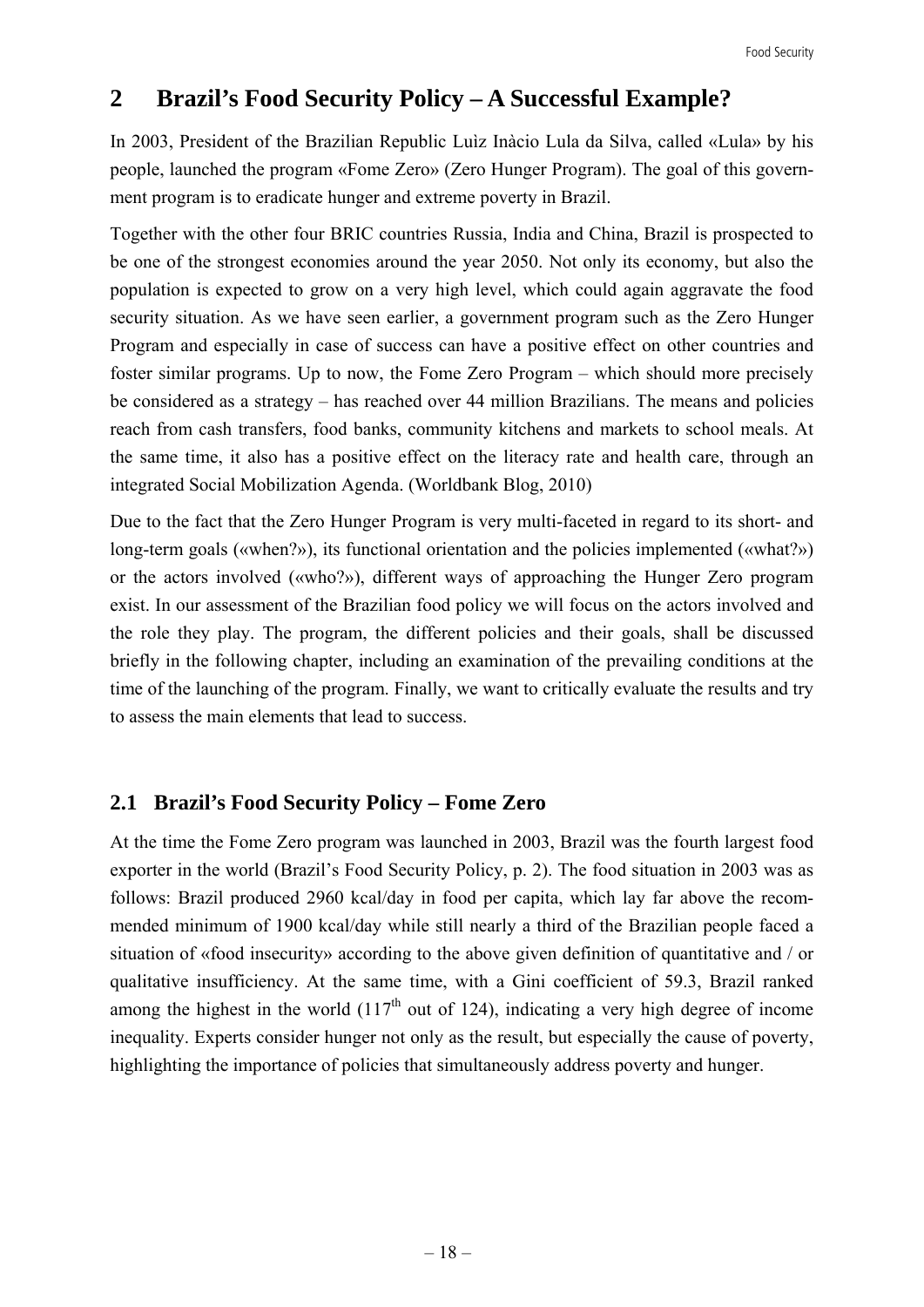

Figure 9: Poverty as a root cause of hunger (Source: World Bank, 2004)

Poverty leads to lower food production, which then again leads to poverty. At the same time, the poor face an interrupted access to markets, excluding them from the value chain and sales markets. This cumulates in a situation of increased food insecurity.

This problem and the underlying dynamic of this process were recognized to be a great cause of poverty and hunger in Brazil. Hungry people cannot work at their full potential and are more often affected by disease. At the same time, children that don't have enough or qualitatively poor food and learn less effectively than well nourished children. The vicious circle grows when the malnourished child grows up and is not able to find a job, while at the same time raising his own children and not being able to fully provide them a healthy diet (WSFS, 2009/INF 2). This vicious circle of hunger is also the core mechanism of the problems in Brazil that needed to be solved.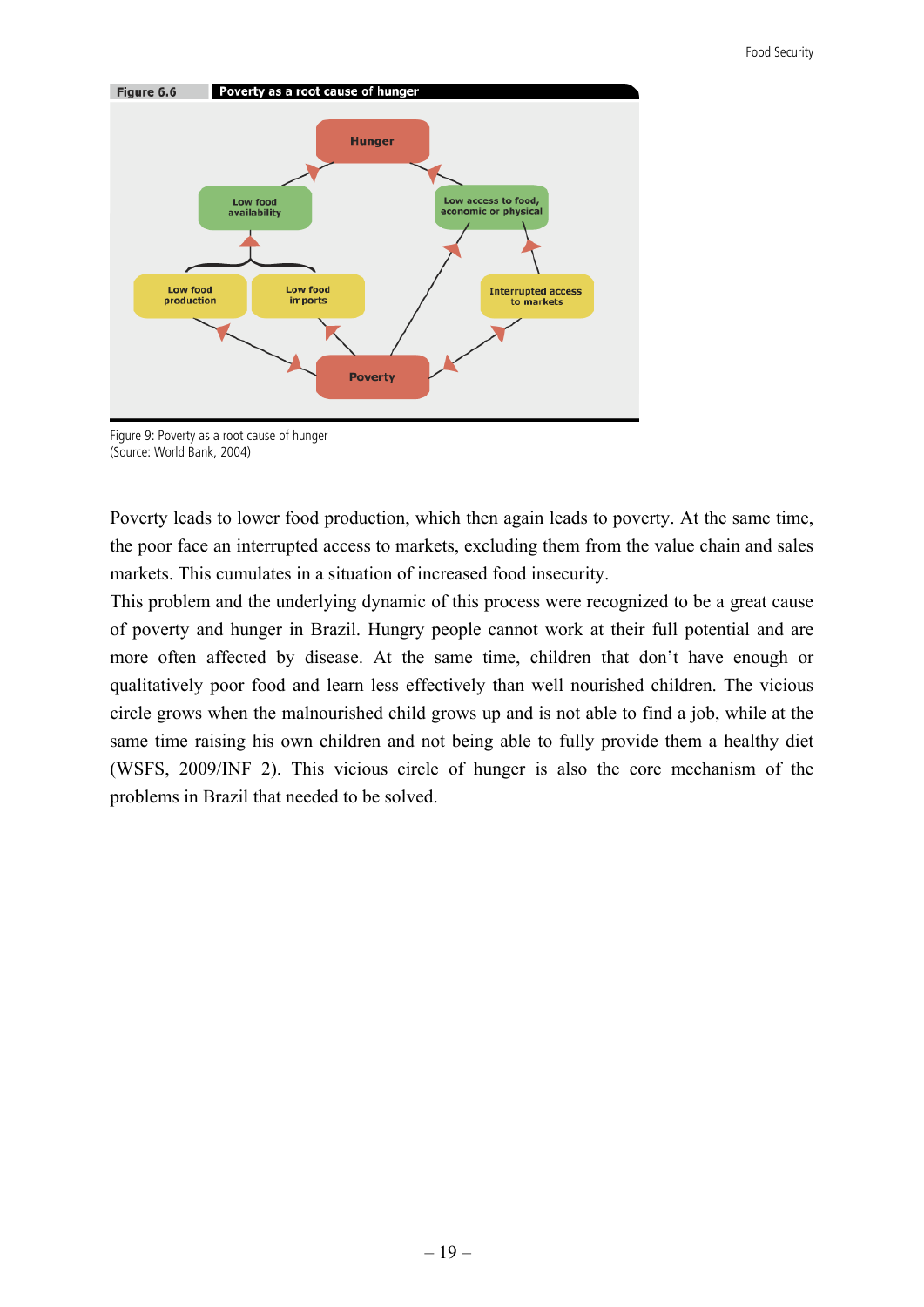## **2.2 The poverty pockets in Brazil**

Who is affected by this vicious circle of hunger in Brazil? Lacking or too weak employment and income generation policies to counter the prevailing inequalities increase the risk of unemployment, low wages and foster the concentration of income in the hands of a small minority. This is illustrated in the right hand side of the diagram:



Figure 10: The vicious circle of hunger (Source: MESA, 2010)

Due to the income concentration, the already poor will have less income to spend on food and subsequently, food consumption will fall. So on one side, the poor, unemployed or underemployed people in urban areas will be negatively affected.

At the same time, a fall in food consumption will have a negative impact on the food producers (i.e. farmers). Farm prices will fall, and again, weak farm policies will enhance income concentration and small farmers lose. Eventually, many small farmers cannot afford farming anymore, leading to a decrease of food supply.

Causes for food insecurity in Brazil lie in the increasing concentration of income and employment to the benefit of a minority due to the above mentioned developments. The Gini coefficient for Brazil in 2005 was relatively high with 56.7, but had improved from 60.7 in the year 1998. (The World Fact Book, 2010)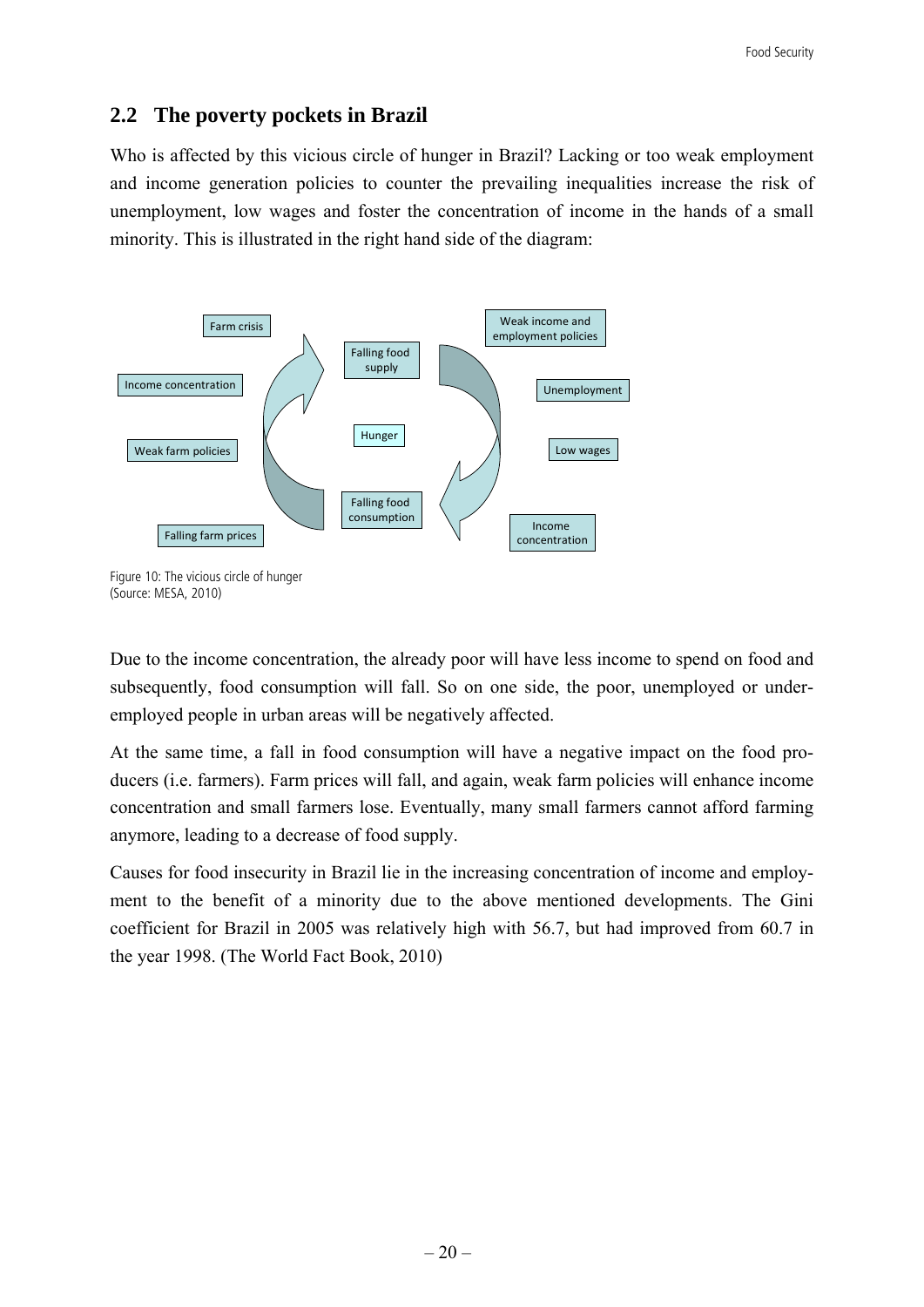Even within Brazil, the differences between urban and rural areas are big.

- In the metropolitan regions, mostly the unemployed, underemployed and informal workers suffer from hunger.
- Urban areas of the small and medium-sized cities the poverty pockets are families, with an irregular income and the unemployed.
- In the rural areas the poor consist out of family farmers, informal workers, under- and unemployed people.

So, in order to achieve an impact, the different groups need to be addressed according to their own needs. In the next section, the different policies and the actors involved in the Brazilian food security policy will be highlighted.

### **2.3 Main Policy Areas**

Four different categories of policies are implemented. The first policy category focuses on **facilitating access to food.** The most important program in this category is the Bolsa Familia Program, a Family Grant Program. In fact, Bolsa Familia is the largest income transfer program in the world. Launched in October 2003, families with a monthly income below a certain level and meeting several additional core requirements, such as school attendance of children and compulsory vaccination, were granted 140 Brazilian reais monthly (ca. US \$ 80). (Gönitzer, 2008) In 2009, the Bolsa Familia assisted around 12 million families, reaching approximately 48 million people. Since 2003, the programs budget has grown from 3.2 billion Brazilian reais (US \$ 1 billion) to 12 billion (6.5 billion US \$) (FAO, 2009).

The second policy category addresses the **strengthening of family agriculture**. These policies are especially addressing the rural poor families, victims of the above mentioned vicious circle of hunger. **Income generation** is a third policy field through which Brazil is fighting hunger and poverty. Finally, **partnership promotion and civil society mobilisation** are the fourth policy category. The following overview summarizes the policy areas and their programs.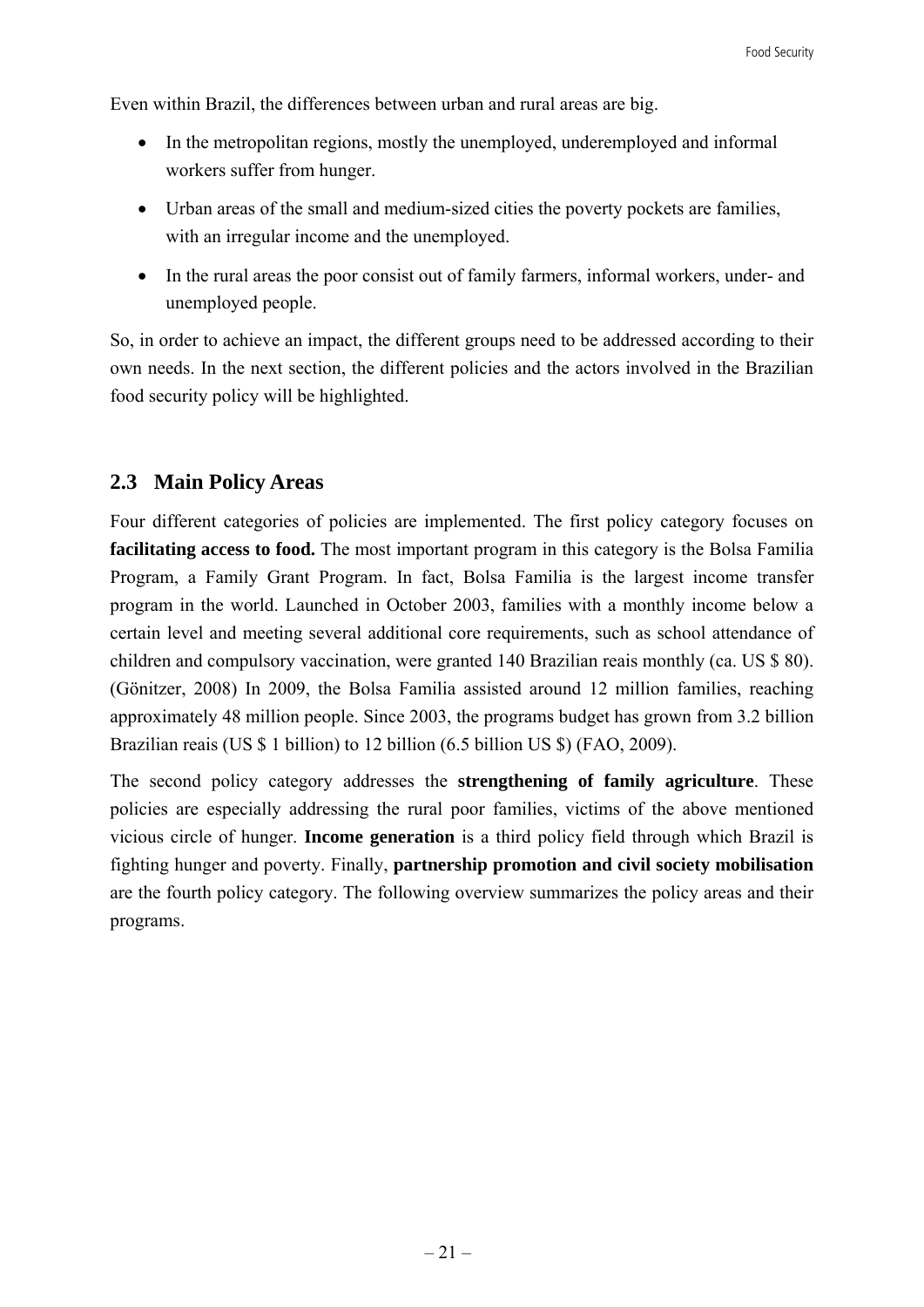| I - Food access                                      | II - Strengthening<br>family agriculture                 | III - Income<br>generation                            | <b>IV</b> - Partnership<br>promotion and civil<br>society mobilisation |
|------------------------------------------------------|----------------------------------------------------------|-------------------------------------------------------|------------------------------------------------------------------------|
| Bolsa Familia (BF)                                   | National Programme for<br>Family Agriculture<br>(PRONAF) | Social and<br>Professional<br>Training                | Social Assistance<br>Reference Centre                                  |
| National School Meals<br>Programme (PNAE)            | Harvest Insurance                                        | Solidarity Economy<br>and Productive<br>Inclusion     | Social Mobilisation and<br>Citizenship Education                       |
| Food for Specific Groups                             | Family Farming<br>Agriculture Insurance                  | Food Security and<br>Local Development<br>Consortium  | Social and Public Agents<br>Capacity Building                          |
| Rainwater Cisterns                                   | <b>Food Procurement</b><br>Programme (PAA)               | Food and Nutrition<br>Security<br>Organisation        | Volunteer Work and<br>Donations                                        |
| Popular Restaurants and<br><b>Community Kitchens</b> |                                                          | Co-operatives of<br>Recyclable Material<br>Collectors | Partnership with Private<br>Sector and NGOs                            |
| Food Banks                                           |                                                          | <b>Guided Productive</b><br>Micro-credit              | Social Development<br>Councils                                         |
| Urban Agriculture                                    |                                                          |                                                       |                                                                        |
| Food and Nutrition<br>Surveillance System            |                                                          |                                                       |                                                                        |
| Distribution of Vitamin A                            |                                                          |                                                       |                                                                        |
| Distribution of Iron                                 |                                                          |                                                       |                                                                        |
| Food and Nutrition for<br>Indigenous People          |                                                          |                                                       |                                                                        |
| FN Education for<br>Consumption                      |                                                          |                                                       |                                                                        |
| Promotion of Healthy<br>Habits/Healthy Diets         |                                                          |                                                       |                                                                        |
| Workers Food Programme<br>(PAT)                      |                                                          |                                                       |                                                                        |
| Basic Food Basket Tax<br>Reduction                   |                                                          |                                                       |                                                                        |

Figure 11: Overview policy areas and their programs (Source: MDS website http://www.fomezero.gov.br/)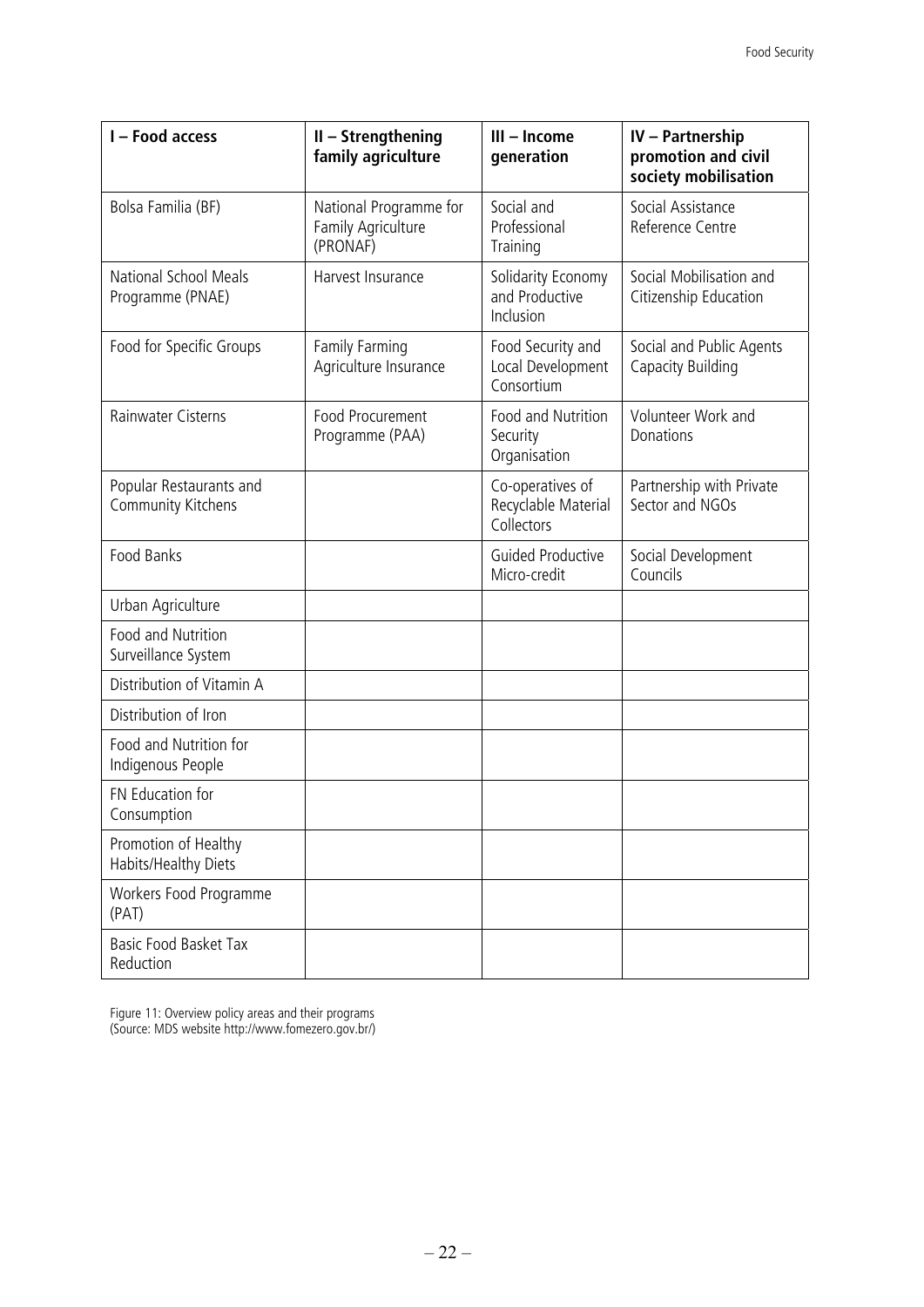## **2.4 Actors of the Zero Hunger Program**

The Hunger Zero program includes many different actors of different spheres (public, private, NGO's), different levels (federal and municipal) and different ministries. This multi-sector and multi-actor approach is widely considered as being one of the strong points of the Program (Rocha, 2009). Due to the fact that many actors are involved, the centralized structure of the Zero Hunger Program guarantees a well coordinated structure, the usage of synergies and the avoidance of overlaps. Simultaneously, a multi-sector approach enables addressing the different needs prevailing in different sectors and for different target groups. At the same time, the task of coordination formerly independent actions and programs poses a challenge to the Lula Administration, which had made the fight against hunger a top government priority. (FAO, 2009).

## **2.5 State Actors, Private Actors and Partnerships**

In order to signalize the high priority of fighting hunger and poverty, President Lula founded the Special Ministry for Food Security and Fight Against Hunger (MESA) in the year of his inauguration in 2003. MESA was directly linked to the president's office, but due to inexperienced politicians, was not able to keep the promises it had made and consequently, government took actions to reorganize and abolished MESA 10 months later. Today, the Hunger Zero Program is coordinated by the Ministries of Social Development and fight against Hunger (MDS), Agrarian Development, Health, Education, Agriculture and Livestock, Labour and Employment, Science and Technology, National Integration, Environment, and Finance. The main actor though, is the MDS.

A program under the coordination of the MDS for instance is the Bolsa Familia. The idea of this new program was not new, but a modified and more concentrated version of prior existing food access programs (Inter-American Development Bank, 2006). Other programs under the coordination of MDS are besides food banks and Food acquisition Program also programs that mobilize the private sector, such as popular restaurants. Another important institutional actor is CONSEA, the National Food Security council. It is mainly a policy advisory body, in which government representatives as well as civil society organisations are represented (NGO's, Business organisations, trade unions, churches, etc). (CONSEA, 2010)

As the fourth policy category implies, a core issue is to mobilize civil society and private organisations, firms and other non-state actors. Besides having local restaurants participate in a food program, also big companies and even MNCs participate in the Zero Hunger strategy. Nestlé Brazil for example, not only offers food donations to people living under the poverty line, but also supports job creation programs for low income youths of 16 to 24 year old, providing community kitchens operated by women in poor communities and holding nutrition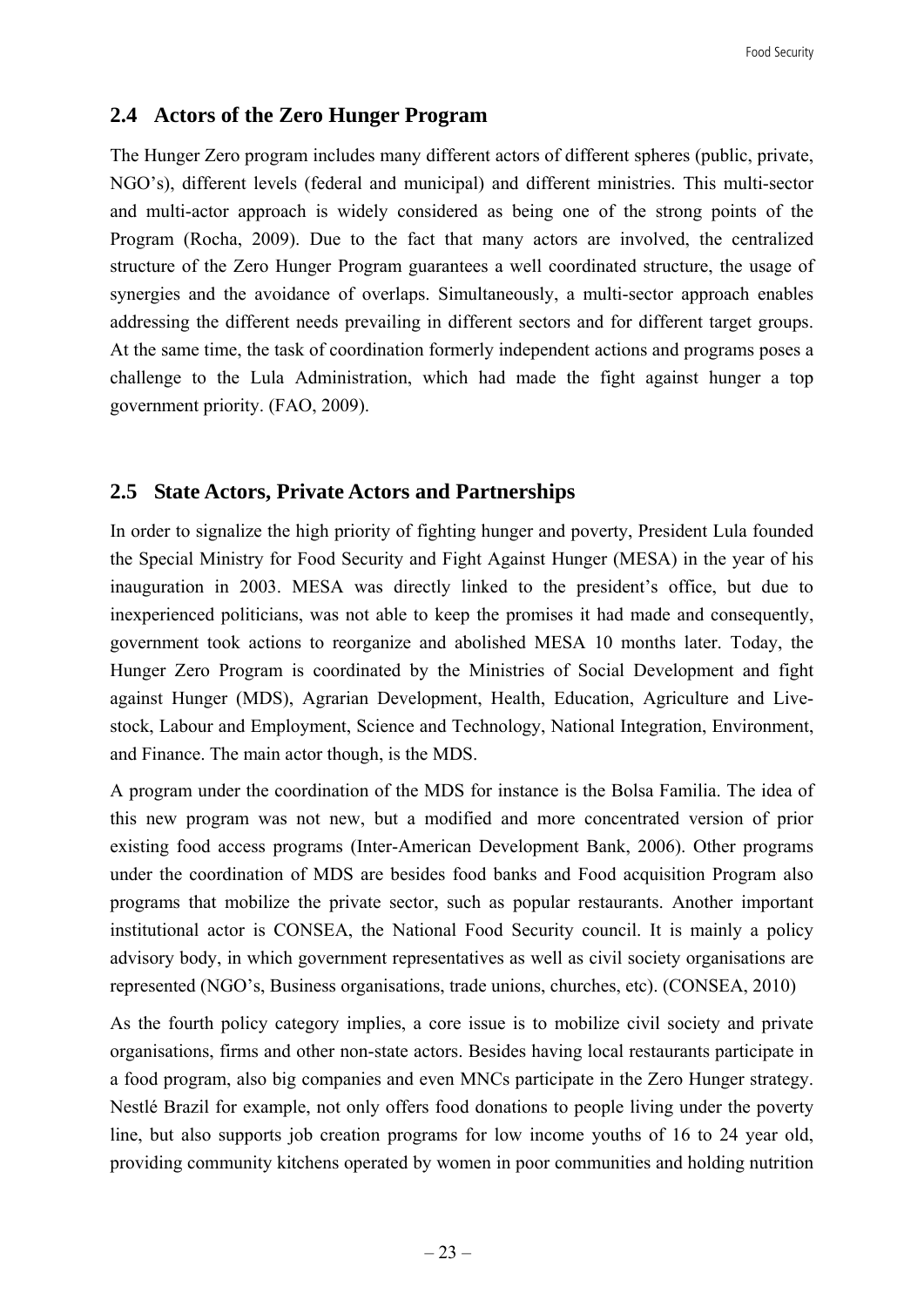trainings for teachers and school cooks in order to improve the quality of food and hence the nutritional value. (Nestlé, 2010)

In reward for Nestlés support, the Brazilian government granted Nestle the first Zero Hunger Programme Partnership Certificate. The mobilizing of the private sector is mainly used to distribute food produced to the poverty pockets of the population and the increase the production of family farmers. (Ward, Fox, Wilson & Zarsky, 2006)

## **2.6 Results**

As the example in Brazil shows, it is not a question of quantity, but of structure: the access to food is restricted due to an unequal distribution of income between and within countries (Gini coefficient is still around 60 for Brazil). The Zero Hunger Program intends to attack exactly these underlying structural causes of poverty and hunger.

In Brazil, another contributor to the high number of undernourished people was the exporting of agricultural goods that were desperately needed to feed the own population. Statistically it has been proven, that countries with a smaller ratio of undernourished people more often tend to be food importing countries and vice versa. So, for instance, a better policy of export could drastically improve the situation. It can be concluded that hunger is an issue of unequal distribution of income, preventing the poorest in a country from having access to quantitative enough and qualitative good food.

The difficulty with attacking problems on a structural level lies in the intertwining with political interests. In Brazil, the driving force behind the improvement of the food situation was the government, especially the Brazilian President Lula. What preconditions need to be fulfilled to mobilize political will?

The FAO report 2009 names two such preconditions: the necessity for a country-led process, including national and local, public and private partners that together elaborate a plan for food security; the necessity for accountability of the government to implement this very plan by commitments such as official declaration. In addition to these two internal factors, global partnerships, including G8 and G20 summits and FAO government meetings aimed at improving the «coordination and coherence in international strategies, policies and actions that have an impact on world food security.» (FAO 2009) are of great importance. Importantly, the long term and structural factors that cause food insecurity need to be attacked.

With so many actors involved, good governance is required on national level. No only political stability and the rule of law and respect for human rights, but also corruption control and government effectiveness are included to realize the right to food. Effective governments require institutional reform, so that all members of society are represented in the policy process.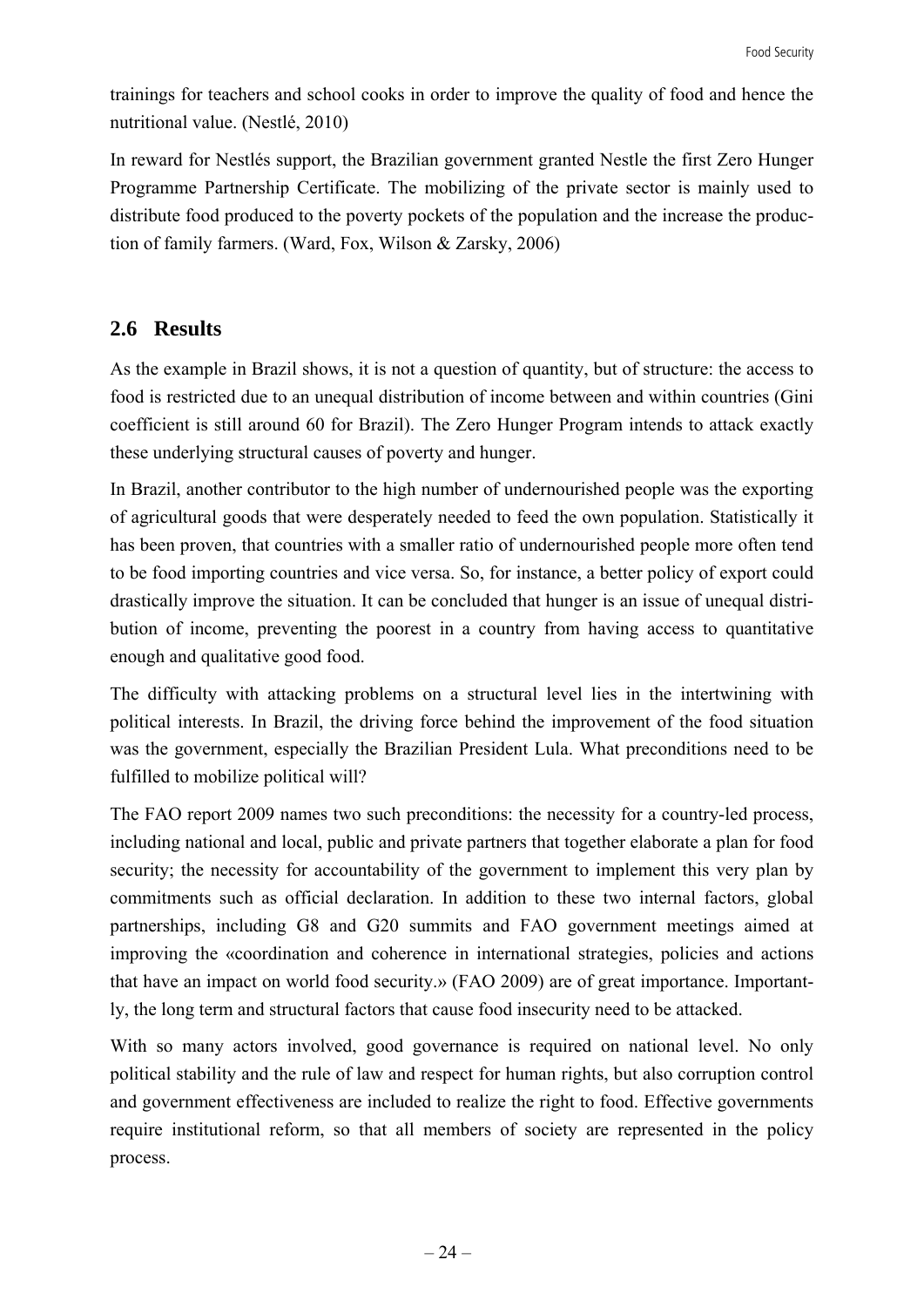What are the concerns of such reforms, as were applied in Brazil? One is the efficacy of the policies applied, such as the Bolsa Familia. Does the cash transfer really reach the people in need? In general, the main part of the money reached its goals, although they enable leakage problems. The other one is the sufficiency of the actions taken. The high government spending is estimated to have raised the income of the participants by 21 % and reduced poverty by 19 %, but still, many families remain under the poverty line (Rocha, 2009).

As has been said earlier, it is not a question of quantity, but how the resources, technologies and know-how to fight hunger are mobilizes. And this demands good governance and cooperation among the stakeholders.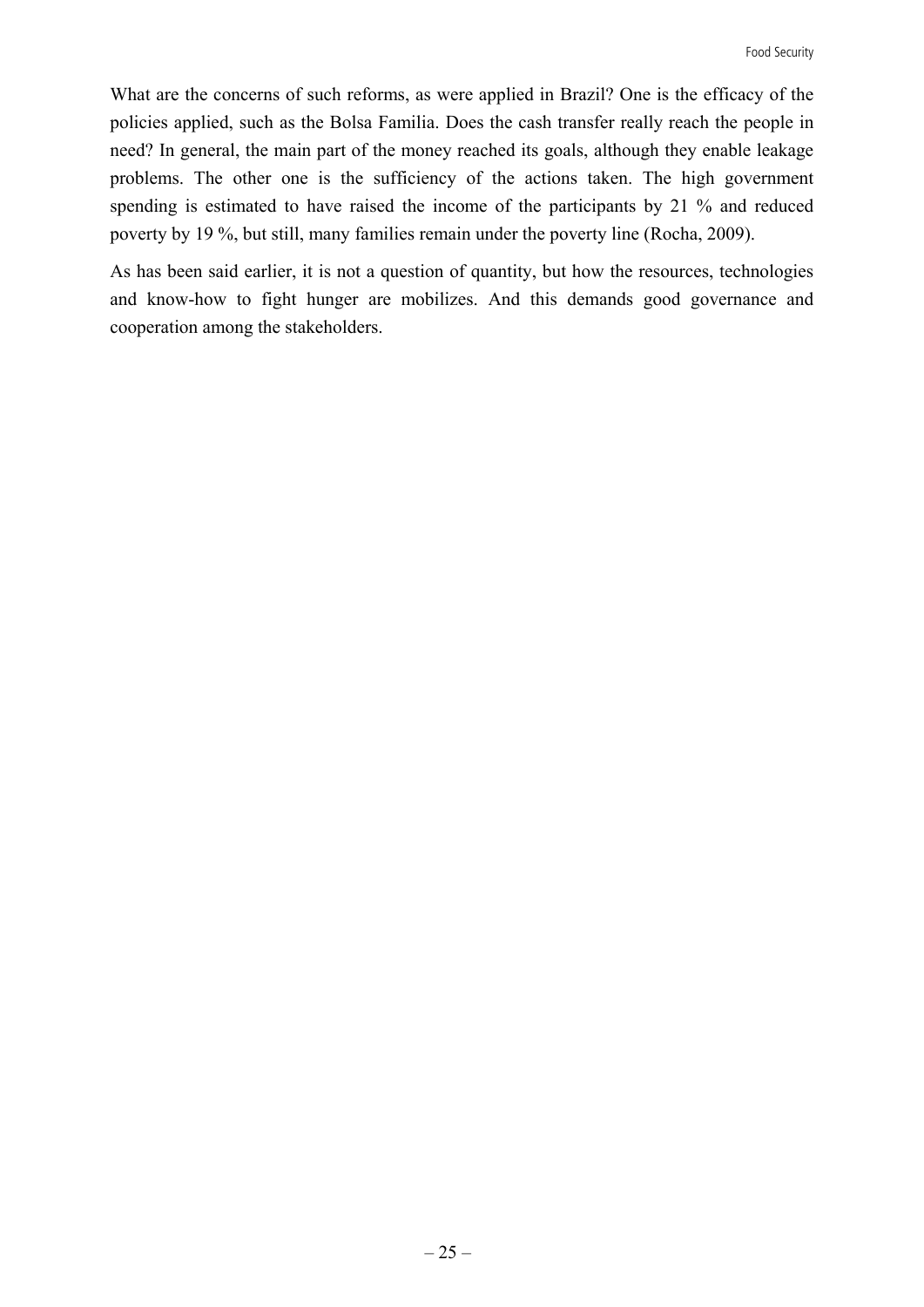## **3 Strategic Objectives for an Enhanced Food Security**

As seen in figure 2 the dramatic rise of food prices since 2007 for maize, soybeans, wheat, and especially rice, pose a huge threat to global food security. A food crisis to this extent endangers millions of the world's most vulnerable human beings. The rising trend of food prices in combination with higher energy costs and – additionally since 2008 – a global financial crisis, implies a worldwide peril, because it threatens international security, economic growth and social progress. Nevertheless, these facts have a serious implication on the aim of reducing poverty and hunger as outlined in the Millennium Development Goals (MDG). To confront these problems an urgent comprehensive, coherent, and coordinated response is required.

In the following chapters we look at subject areas like *the problems to empower smallholder farmers, capacity building, sustainability of projects and ownership, as well as outcome monitoring*, which all help to achieve the following overall goals of development aid and cooperation:

- Reduction of extreme poverty
- Capacity Building (means the help to the self-help)
- Effectiveness

In the last decades there were several structural factors which led to a deterioration of food security. This can be understood in terms of supply and demand. Today, the supply side is not able to keep pace with the fast growing demand side.

Firstly, on the supply side there is a decline in food production in developing countries. The reasons for this can be found in low investments into the agricultural sector, particularly to smallholder farmers, further in deregulation of agricultural markets and trade liberalisation which were often encouraged by international financial institutions, like the World Bank or the International Monetary Fund. This lowers the incentives for farmers to remain engaged in agricultural production. So the erosion of production capacity takes place together with gradually increasing import dependence in many developing countries.

Secondly, on the demand side, many different factors contribute to the current food crisis like the increased use of food commodities for bio-fuel production and greater demand from emerging countries, such as – for example – the BRIC-States Brazil, Russia, India, and China. (South Centre, 2008, p. 3)

The former American ex-President Bill Clinton stated at the World Food Day 2008 the following declaration:

*«Food is not a commodity like others. We should go back to a policy of maximum agricultural self-sufficiency. It is crazy for us to think we can develop a lot of these countries […] without increasing their capacity to feed themselves and treating food like it was a colour television set.»* (Sustainable Food, 2010)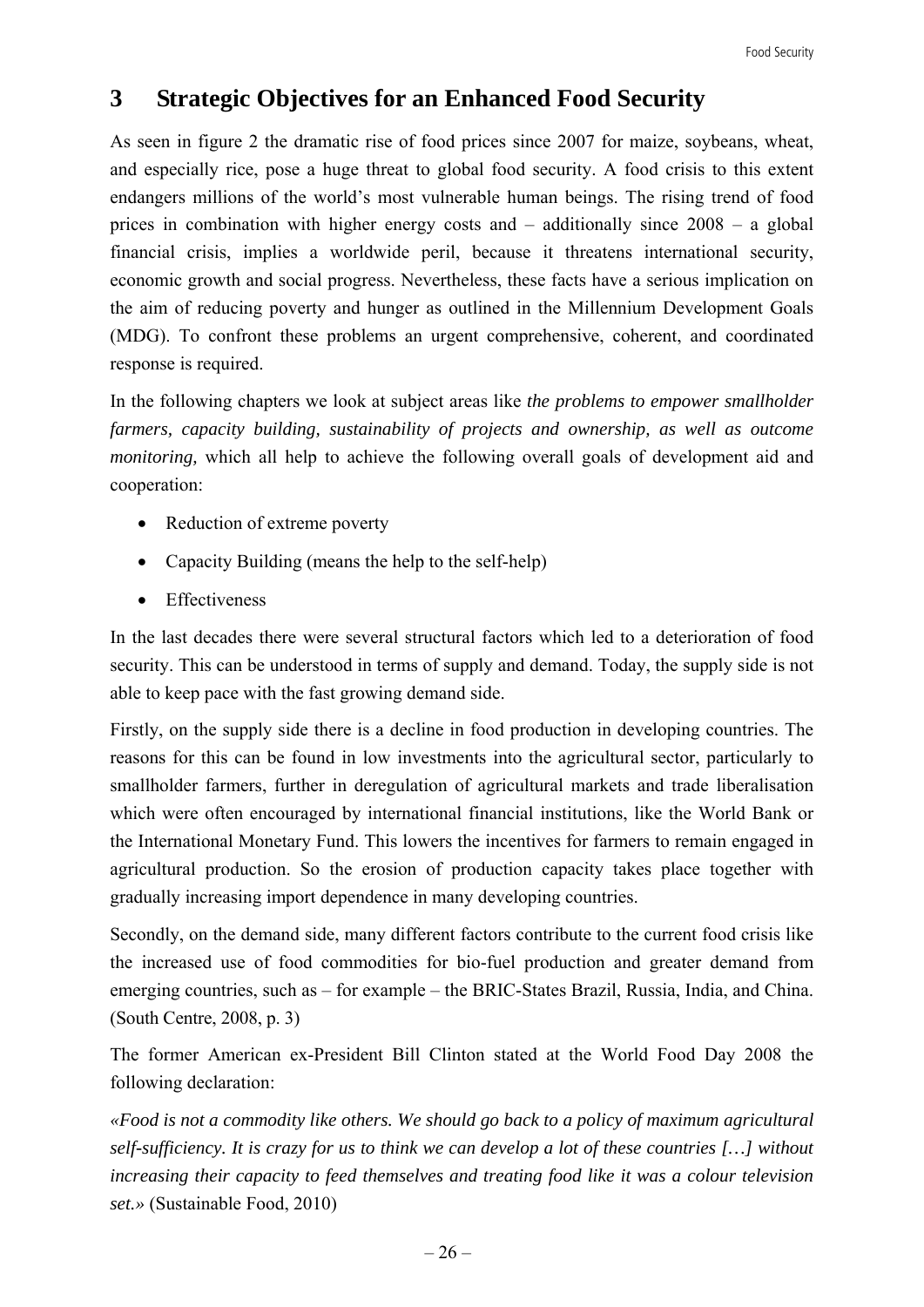## **3.1 The Problems to Empower Smallholder Farmers**

To understand the context of the problems of smallholder farmers it is important to know where policy-makers pour their investments (or subsidies) in and why. For a sustainable agricultural production governments should not support medium and large-scale corporate farmers but should create a political framework which is «investment-friendly» as well as favourable to smallholder farmers. This means that small farms and especially women farmers should have access to production inputs such as land, water, micro-credits, postharvest facilities, and access to markets. Their ability to produce enough food should be strengthened. If smallholder farmers can work successfully, then the livelihoods of vulnerable populations are protected. If additionally fair prices are guaranteed to this kind of farmers their living standards would improve. (South Centre, 2008, p. 14)

It is assumed that smallholder farmers and their families represent about 2 billion people, i.e. about one-third of the global population are dependent on this specific life form. In reality smallholder farmers do not have a lobby. Only the owners of large estate can call on this kind of representation of interests. For example, great land owners in Guatemala which are rich producers of sugar can influence the own government for tariffs. The government itself is often more interested in exports than in poor people in remote mountain valleys. (DRS, 2010)

Because of the lack of lobby smallholder farmers cannot profit from high prices at the end of the value chain. All the earnings are skimmed from better organised stakeholders who are closer to the profits due to higher prices.

The empowerment of smallholder farmers is a complex topic and is standing at the intersection of many disciplines. One of these topics is unquestionable the attempt to strengthen the public sector management capacity. More than ever – as Amartya Sen (Nobel Prize Winner in Economy) has observed – «there is no such thing as an apolitical food problem». (Médecins Sans Frontières, 2010)

Of course, drought and other naturally occurring events may trigger a food insecure situation or even a famine, but it is always a government action (or inaction) that determines the severity of these grave situations. The last decades – and even centuries – are full of examples of governments undermining the food security of their own nations; many of them intentionally. As an example shall serve the «Holodomor», the famine in the Ukraine during the 1932 and 1933, because of which millions of inhabitants died of hunger.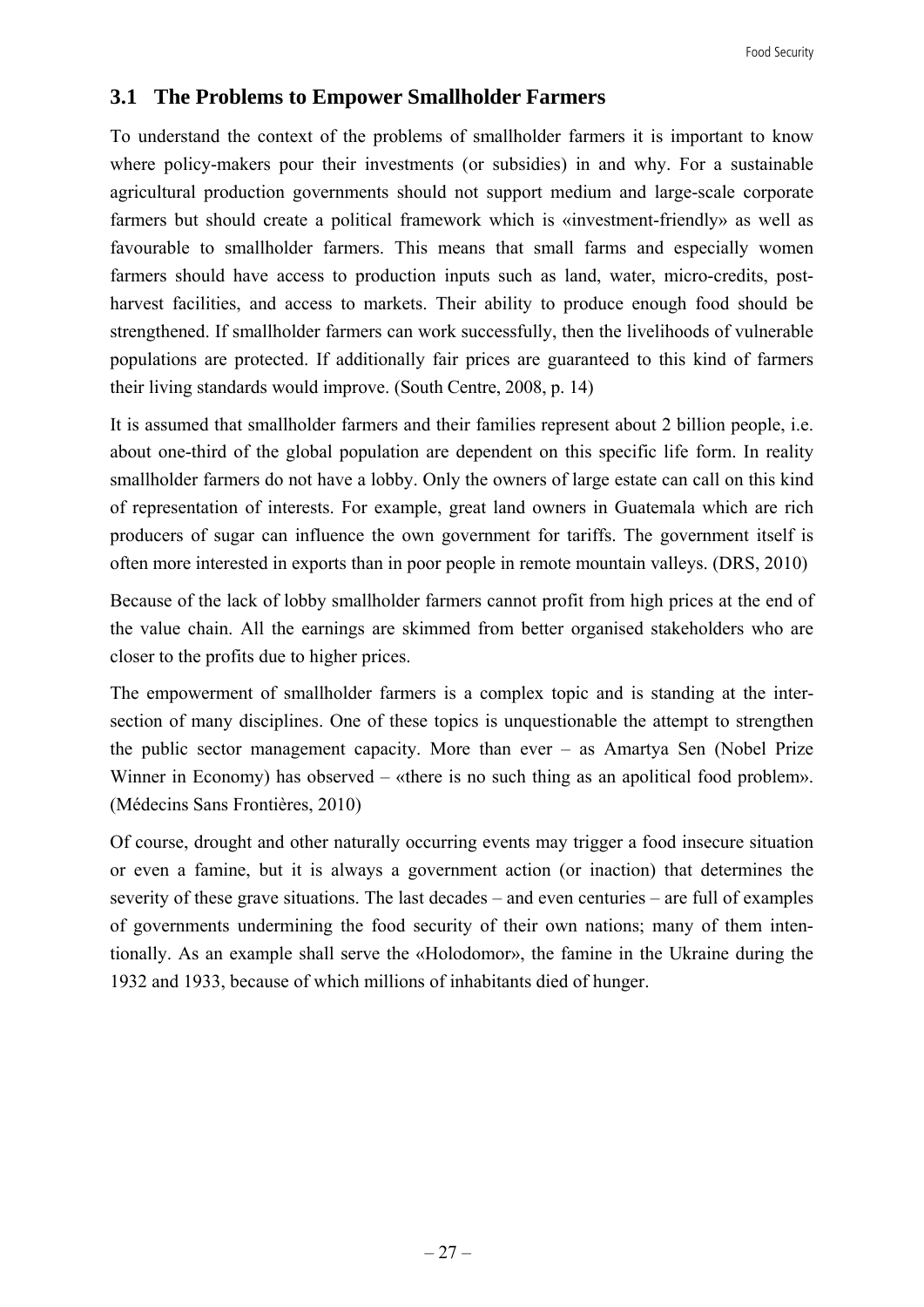The increase of agricultural productivity is crucial to empower smallholder farmers and will raise their rural income and reduce food insecurity. USAID proposes therefore the following key steps:

- property rights must be secured for smallholder farmers as well
- human capital must be enhanced through education and improved health
- smallholder farmers must have access to finance
- conflicts have to be prevented
- democracy and good governance must base on principles of accountability and transparency in public institutions
- the rule of law are the base to reduce vulnerability among smallholder farmers

#### (USAid, 2010)

If land ownership is not available to smallholder farmers, they have little incentive to improve the land to make a living. The same can be observed with the remaining above-mentioned key steps for increasing agricultural productivity.

In the next chapter we take a closer look on the second of the above key steps: the enhanced human capital through capacity building.

## **3.2 Capacity Building**

What is understood by «Capacity Building» and what are their implications for agricultural education? The Food and Agricultural Organization (FAO) defines the term (and the process) of capacity building as follows:

*«In its broadest interpretation, capacity building encompasses human resource development (HRD) as an essential part of development. It is based on the concept that education and training lie at the heart of development efforts and that without HRD most development interventions will be ineffective. It focuses on a series of actions directed at helping participants in the development process to increase their knowledge, skills and understandings and to develop the attitudes needed to bring about the desired developmental change.»* (The global development research center, 2010)

Before the 1980s, development aid based on concepts like «institution building» or «strengthening» and refers to technologies and ideas of the type «organizational engineering». In this context development aid was transferred predominantly on a micro level via training and technical support.

In the late 1980s, «capacity building» arises as a new concept which comprises both, a macroperspective and a micro-perspective. More attention is put of the broader environmental conditions and on the problem solution ability of the states. Today, it is recognized that many problems have a systemic complexity. To solve this difficulty it is important to integrate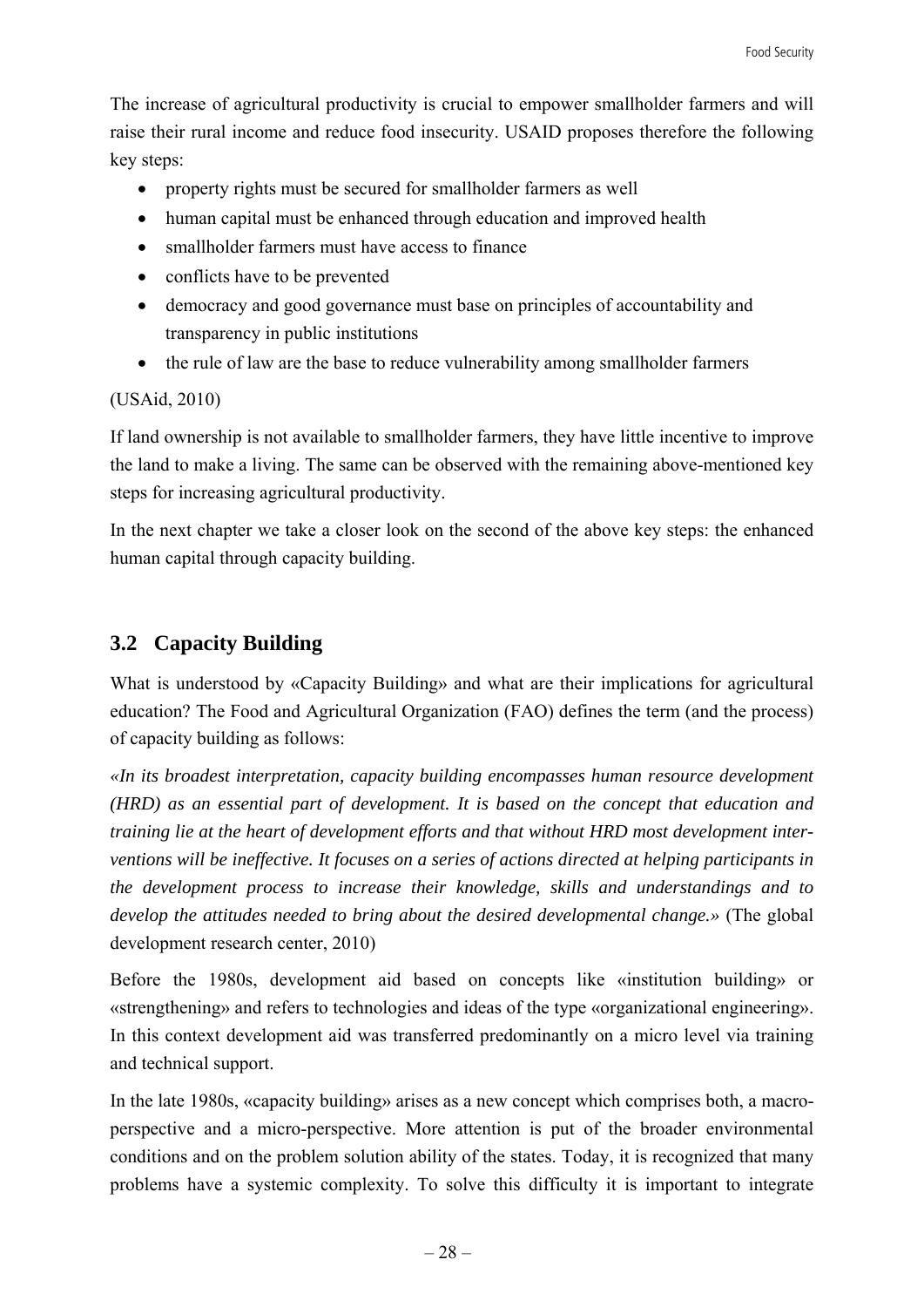organisations into the local systems, and the process of capacity building on the national level. Both perspectives need a strong ownership, i.e. the success is best guaranteed if a coalition of local and national actors accepts the projects in their own interest.

Even if capacity building demands a sometimes abstract multi-level perspective, it needs practitioners who think constantly about how to leave a sustainable institutional legacy the best. But it loses relevance and makes little contributions if it is not focused on operational problems. Beside the practical view there is a cultural aspect in capacity building. The problems «out there» used to be resolved by solutions in a westernized view as follows: Maximizing the farmers profit is the surest way of maximizing agricultural production. Or to put it in other words: the higher a farmer's profit, the greater the effort and productivity of the farm. This predominantly European idea of economy especially prefers big farmers and great land owners, who can react – because of their financial background, credit rating, political connections, influence, and flexibility – much easier on price incentives than smallholder farmers.

Since the 1960s, the awareness arose that many problems were interrelated and were part of the whole systems. Aid experts and other stakeholders worked to improve these complex systems for the local people. What now can be observed in the trend to capacity building is another turning of the wheel: it is the effort to get the local people and their whole communities to improve the performance of their own systems. This approach means – loosely speaking –«the help to the self-help». (Morgan, P., 1997, p. 43)

The following example of a development programme in Nepal shows the various levels of analysis which has to be differentiated in the process to build up capacity.

| <b>Level of Analysis</b> | <b>Goals of the programme</b>                                                                                                                                                                                                                                                                                                                                                                                                                       |
|--------------------------|-----------------------------------------------------------------------------------------------------------------------------------------------------------------------------------------------------------------------------------------------------------------------------------------------------------------------------------------------------------------------------------------------------------------------------------------------------|
| <b>Micro level</b>       | The Programme aims to provide low-income families with skills and technologies,<br>marketing services, access to finance and access to business development services                                                                                                                                                                                                                                                                                |
| <b>Meso level</b>        | The Programme aims to strengthen network among various enterprises at the local<br>level and to strengthen the capacity of the District Development Committees, local<br>business institutions and organisations to promote micro-enterprises and create<br>employment opportunities. For better planning and implementation of micro-<br>enterprise development projects, the districts are encouraged to produce<br>Enterprise Development Plans. |
| <b>Macro level</b>       | The Programme aims to provide appropriate policy feedback for micro and small<br>enterprises in Nepal. It works closely with designated institutions at the central as<br>well as local level organisations to create conducive regulatory environment for<br>micro-enterprise development in Nepal.                                                                                                                                                |

(UNDP, 2010)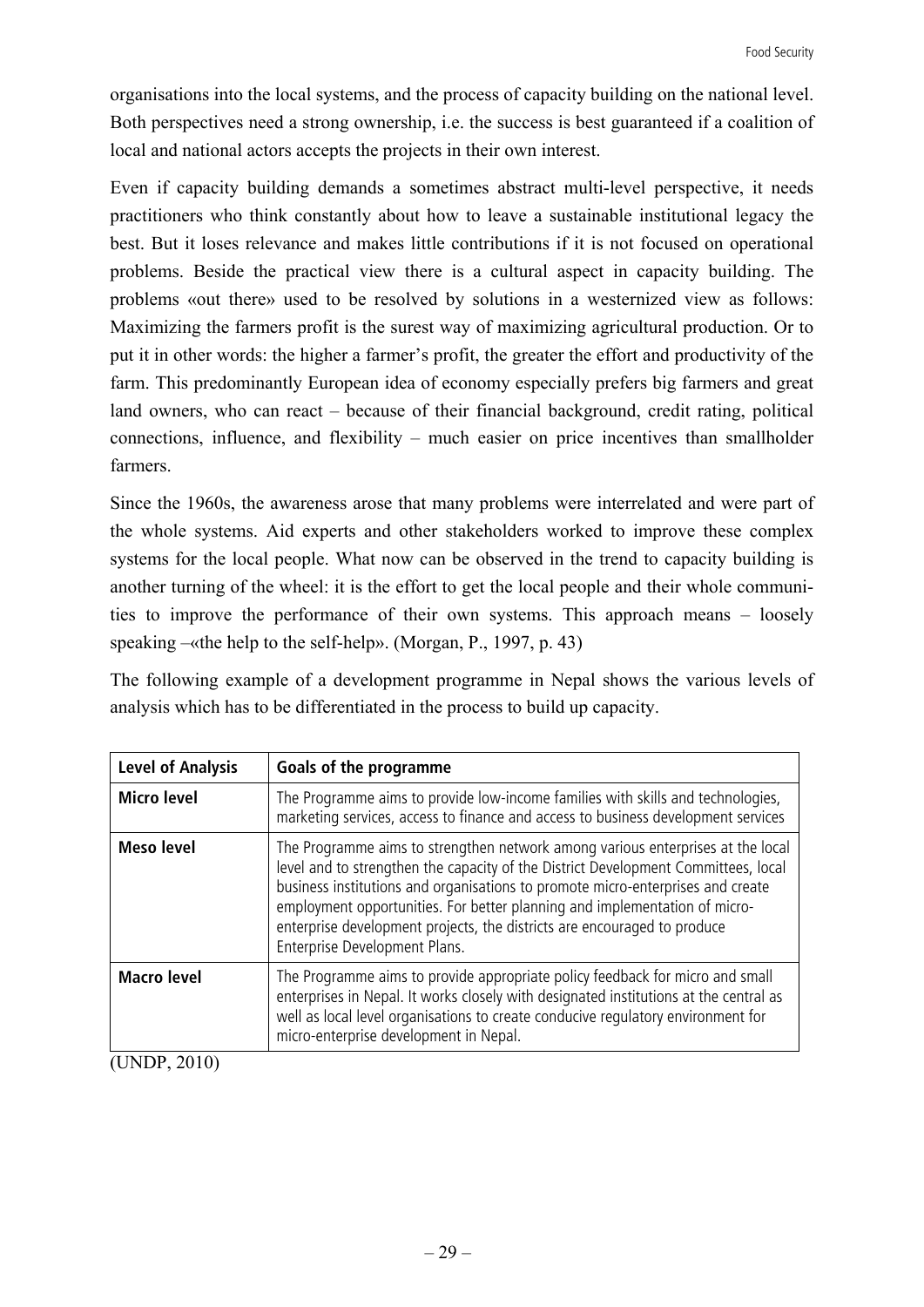## **3.3 Sustainability of Projects and Ownership**

Sustainability can also be defined in a single phrase: «The ability of a system of any kind to endure and be healthy over the long term». Project sustainability means, that the outcomes, goals and products are maintained and that processes are institutionalized. It is desirable, if aid workers are making themselves redundant after the implementation of a project. The Swiss Agency for Development and Cooperation (SDC) for example plans at the end of their projects an exit strategy of their programs, what means, that the local partners must strengthen their own management capacities to keep the projects running even after the exit of the Swiss partners. (DEZA, 2007, p. 57)

The Swedish International Development Cooperation Agency (Sida) describes in its report about «Aid, Incentives, and Sustainability» that sustainability and ownership is not always free of trouble: «This study has revealed that despite Sida's stated desire of devolving ownership to aid recipients or beneficiaries, Sida's institutions generally fail to do so in practice».

Sida describes the process of devolving ownership as a challenging task. The fact that Sida finances projects and programs and therefore remains, in some important respects, a *de facto*  owner is not beneficial for local ownership. Additionally, Sida must operate within two political logics, one of its own and secondly of the recipient country which may not be very amenable to the aim of promoting sustainable development. Even so, steps can still be taken to improve a sense of ownership among recipients and beneficiaries.

Genuine devolution of ownership can mean less control for Sida and its contractor. Less control means more risks. Nevertheless, Sida hazards the consequences to achieve more sustainable results. This less in control, however, does not mean that Sida involves less in ongoing activities in partner countries. The important conclusion shows that devolving ownership may involve greater costs of monitoring. (SIDA, 2002, p.43)

Ownership means, that the donor countries should respect their partner countries leadership and help to strengthen their capacity to exercise it. On the contrary, partner countries have to exercise effective leadership over their national development policies and strategies and must coordinate development actions. They have to translate these national development strategies into prioritised, results-oriented operational programmes. Furthermore they have to take the lead in coordinating aid at all levels in conjunction with other development resources in dialogue with donors and encouraging the participation of civil society and the private sector. (The Paris Declaration on Aid Effectiveness, 2005, p. 3)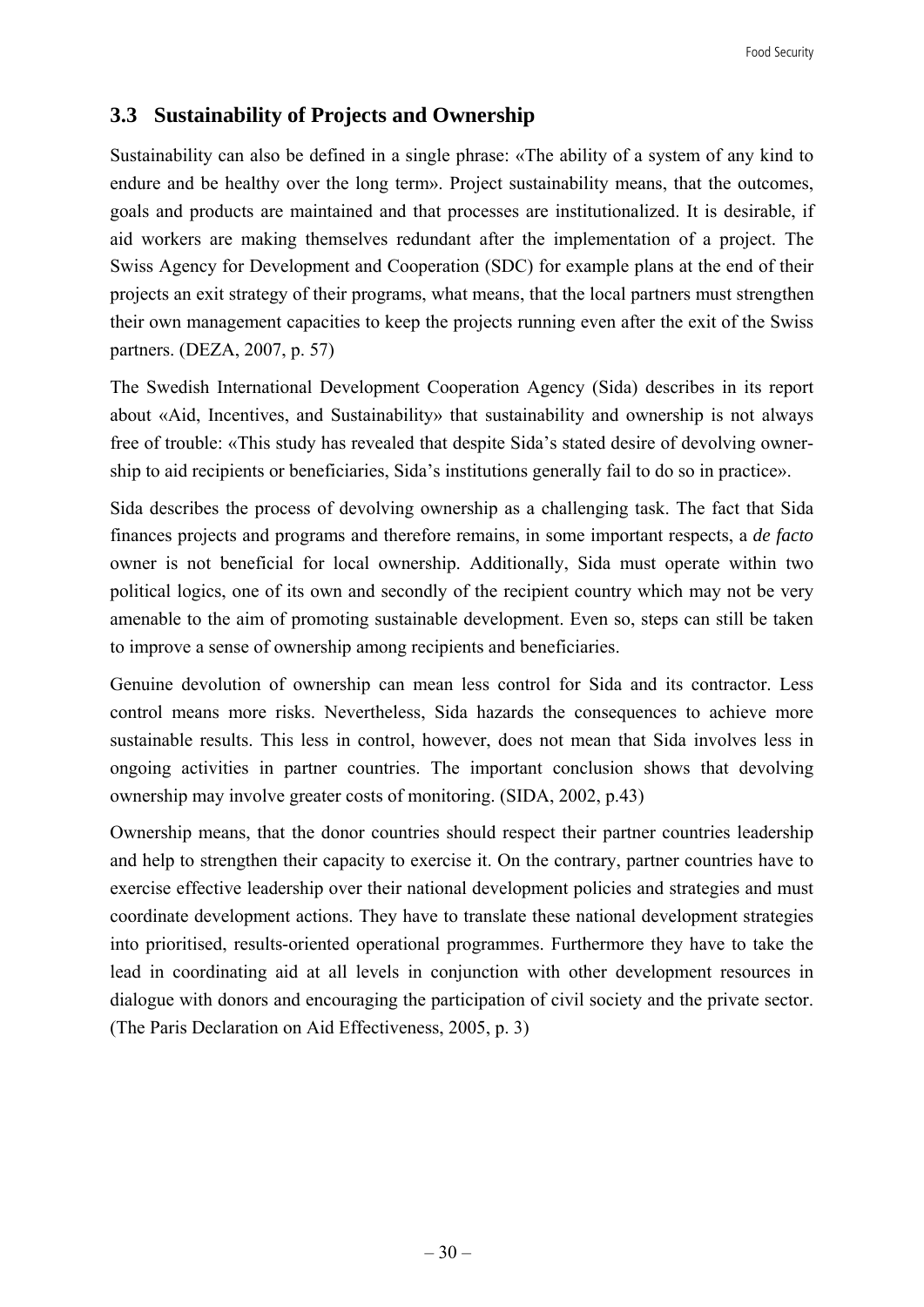### **3.4 Participation of MNCs**

One of the many actors which is seen as one of the most important partners to reduce food insecurity among the poor in developing countries is the community of multi-national companies (MNCs). Naturally, these large firms follow different goals than for example the states, politicians, donors or non-governmental organizations. As shown in figure 12 their first aim has to be the maximization of economical success instead of the social welfare of the respective people.



Figure 12: The market creation approach to development (Source: Heierli, U. & Polak, P., 2000, p.16)

Nevertheless, the Swiss world's leading nutrition, health, and wellness company Nestlé became the partner «Number One» of President Lula's «Zero Hunger Program» in Brazil in 2003. Nestlé donated chocolate-flavoured milk powder NINHO for children over six years of age which served about 443'000 people in need. The MNC collaborated with one of the major Brazilian NGOs, Pastoral da Criança, to distribute the food products. Furthermore, Nestlé's participation included the support on job-creation programs for youths age 16-24, qualification of community kitchens in poor communities, and nutrition training of teachers and school cooks to improve school meals and nutrition education. (Nestlé, 2010)

Why did the leaders of a significant number of companies, including other giants like IBM, Ford, Bayer or Unilever, support the Zero Hunger program with at least \$1.5 billion in financing (Smith, 2003)? These commitments are following the strategy of Corporate Social Responsibility (CSR) of each of these firms. CSR is hereby defined as the voluntary contribution of the private market to reach sustainable development in consideration of the stakeholders. The analysis of the right strategy includes the economy, the environment, and the society. (SECO, 2010)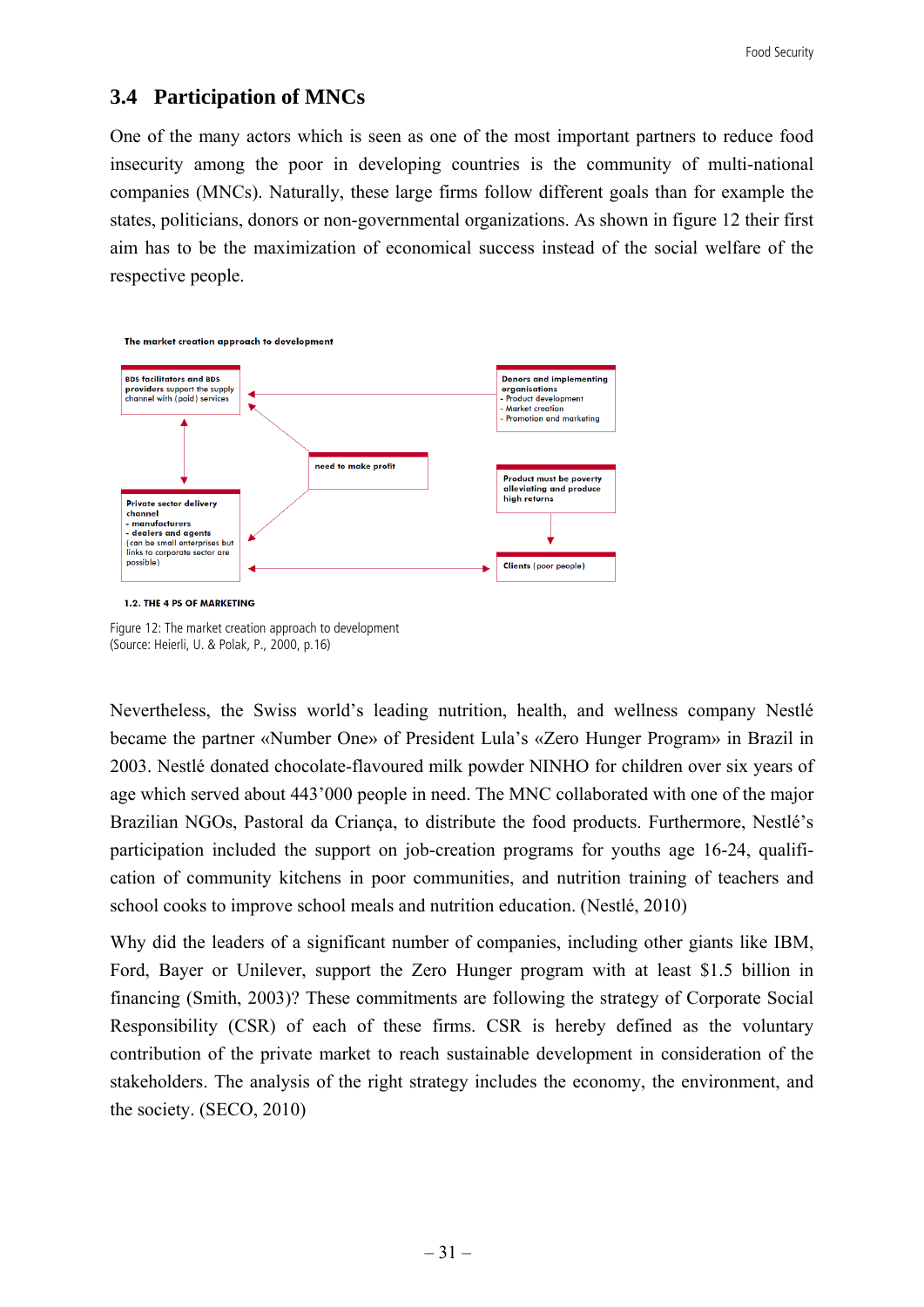Peter Brabeck-Letmathe, CEO in charge at Nestlé to commit to this project, clearly states in a speech at London Business School in 2006 that «it is not done to improve corporate image. (...) The principal reason our companies support community programs is because it is a part of our strategy to become well integrated into the country where we are working. (...) If Corporate Social Responsibility is viewed primarily as a set of standards imposed by outside actors, the majority of businessmen will not, in the long run, embrace it. If it is viewed as philanthropy – of giving increasing amounts of shareholder returns to worthy causes, it will also fail. But I think if businessmen can understand it as something which comes out of basic business strategy, where definitions and limits are placed on CSR as result of identifying a company's best long-term interests, then I think that Corporate Social Responsibility has a chance of becoming imbedded in business thinking, not only for the enlightened few, but for all businessmen who seek sustainable and outstanding long term results for their shareholders.» (Brabeck-Letmathe, 2006)

One can therefore conclude that leaders of MNCs who are acting according to the shareholder value approach have found motives which are moreover naked opportunism than a conviction that Brazil should eventually distribute its wealth more equitably. Engagements in food programs have to be business-driven. Apart of the fact that some charitable companies try to leverage their actions by showing their philanthropic work to be seen to do good, for most of the MNCs the investment in improving the status of food security has to be accompanied with tangible, monetary profit; at least in the long-run. These kind of incentives are given in many emerging markets, most of all in the BRICs . Multi-Nationals should – in their own interest – position themselves in these countries, gain knowledge about the respective markets, establish networks and contacts; with the side-effect to decrease food insecurity in these regions.

In general, private companies need the expectation of growing markets and therefore have to see frameworks and guidelines which allow a less developed country to promise profitable environments in the future to support campaigns like the «Zero Hunger Program» in Brazil. And once a multi-national company is involved in such an activity, it is very costly in terms of image to recall their participation.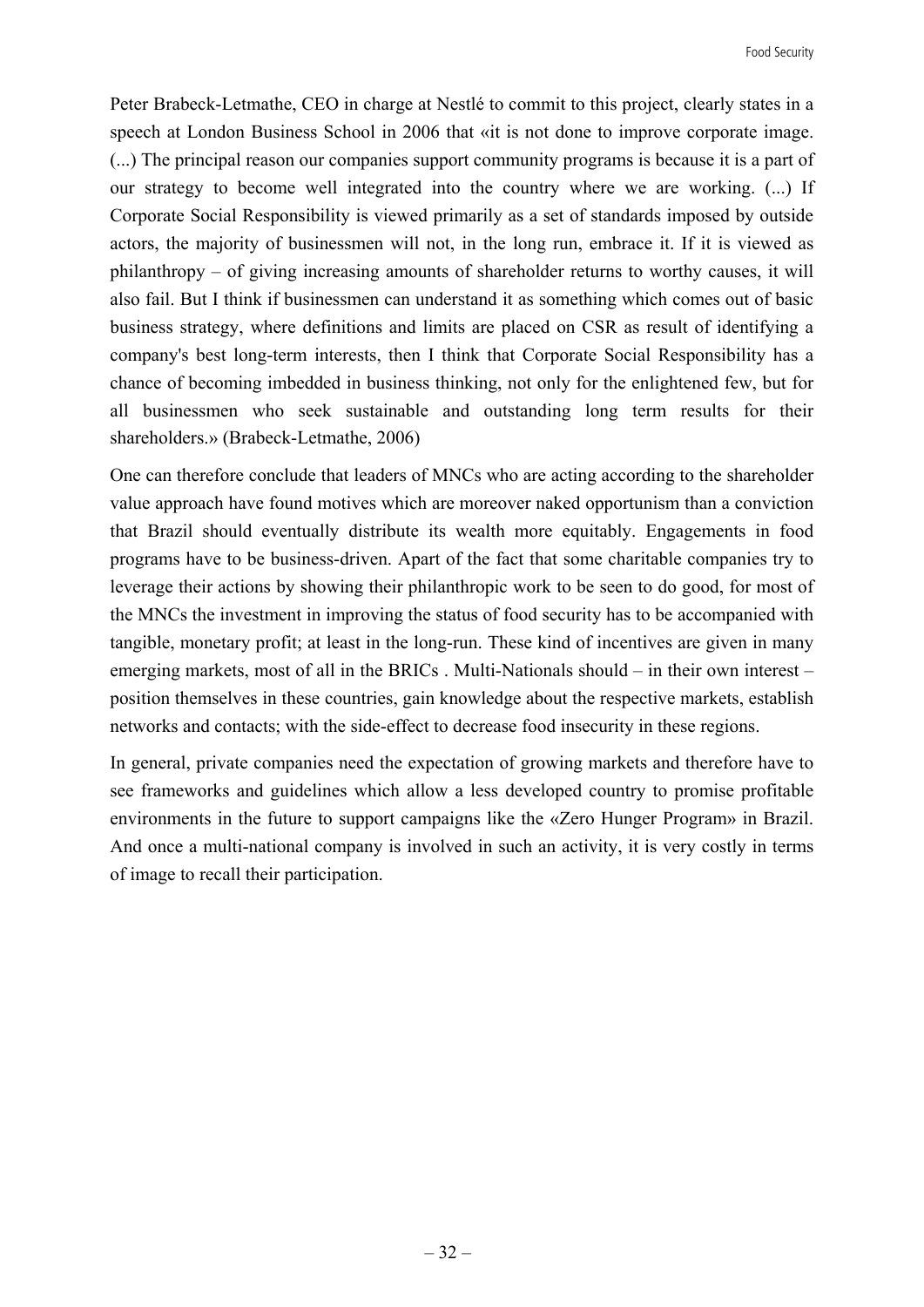## **3.5 Outcome Monitoring**

Development cooperation needs effectiveness for its legitimation. Therefore aid agencies are looking for ways to improve aid effectiveness, including conditionality, capacity building, good governance, sensible indicators and outcome monitoring. Cooperating sponsors therefore have to be enabled to track the flow of program resources and to assess its impact to improve the circumstances of the respective population.

Reasonable indicators can be an essential part of managing the qualitative and quantitative aspects of project design and management. But they need to be designed with care and made relevant to field participants if they are to fulfil their potential. The indicators must measure consequently outcomes and processes. (Morgan, P., 1997, p.43)

Monitoring and evaluation (M&E) systems are the crucial instruments for strategic and operational management of food-securing activities. Whereas monitoring describes a periodic, regular oversight to improve efficiency and to adjust work plans, evaluations are episodic assessments aiming to improve effectiveness, impact, and future programming. (UNICEF, 1991, p. 4)

To correctly evaluate such projects, to understand problems, define solutions, influence decision-making and affect positive change, one has to analyze the various phases separately. In an early stage of M&E analysis, all or most of the attendance was put on the measurement of program outputs. Nowadays, there is an understanding to break the entire chain of activities down. First of all, there is a need to calculate exactly the program inputs as a set of resources which are used for the program. This includes the evaluation of human and financial resources, physical facilities, equipment, and operational policies. The program processes are the activities to use the program inputs to achieve the demanded results. Only as a third step, M&E systems analyze the program outputs. At this point, quality and quantity of goods and services delivered under the program and their degree of utilization are measured. Finally, the program impact can be divided into impacts on capability, which refer to the intermediatelevel program outcomes, and the impacts on well-being, which particularly analyze the final results at the beneficiary-level. (Riely et al., 1999, p. 20-24)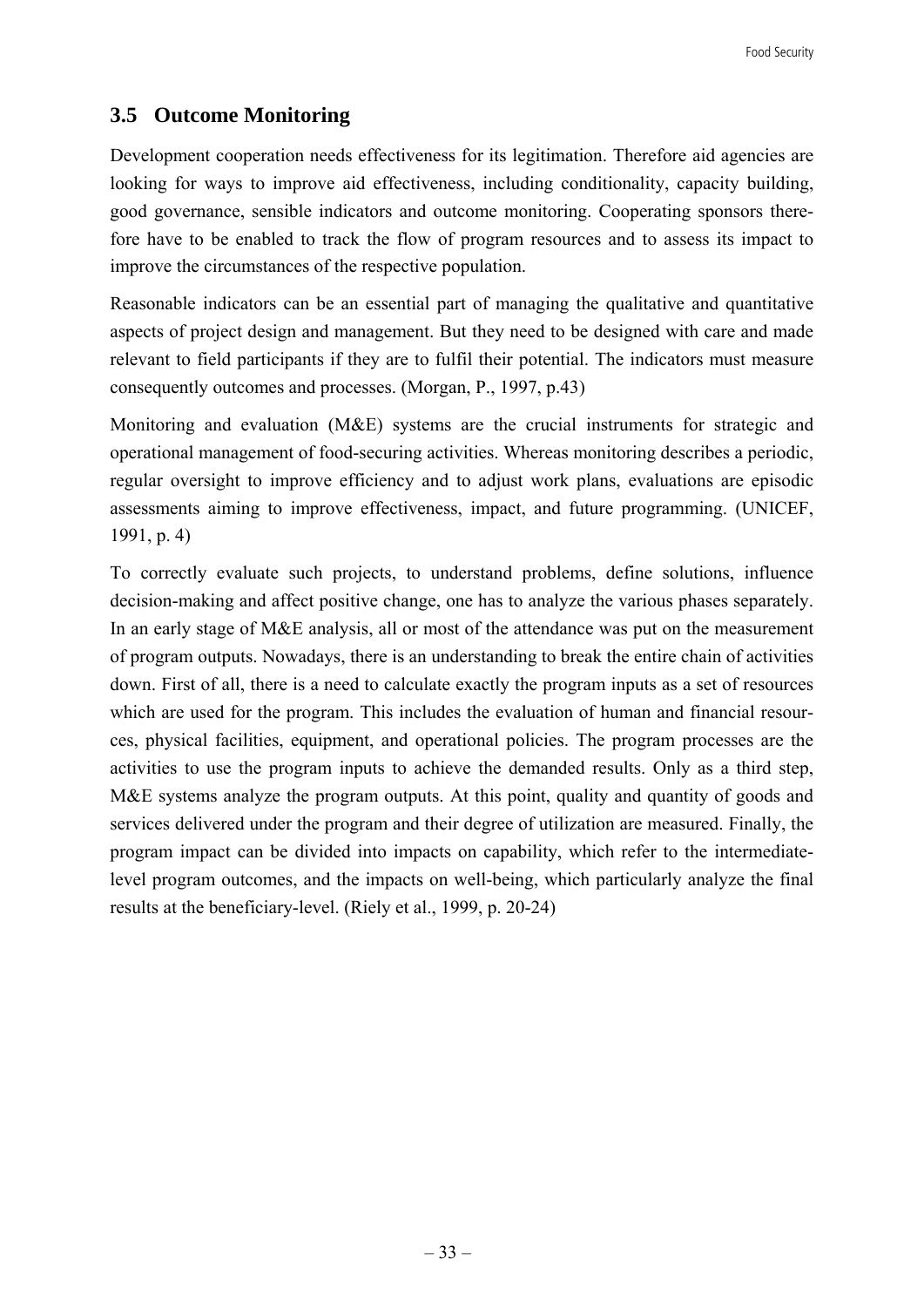

Figure 13: Framework for Conceptualizing M&E Systems (Source: Riely et al., 1999, p. 25)

Monitoring processes thus primarily oversees the achievement of intended program outputs, such as the portions of food delivered to a distribution centre, or the number of people which are directly served. Impact evaluations rather focus on the extent to which a program causes improvements in food security conditions, such as securing a higher nutritional status.

But the success of such support is closely related to program-external processes which have to be added to the analysis of a program. The parameter of vulnerability of a society because of changes in world food prices, climatic disasters or other uncontrollable factors have to be included in the assessment. Adding these characteristics, even a decrease of the food security in a country might be a successful result as the evaluation might show that beneficiaries would have been even worse without the influence of the respective program.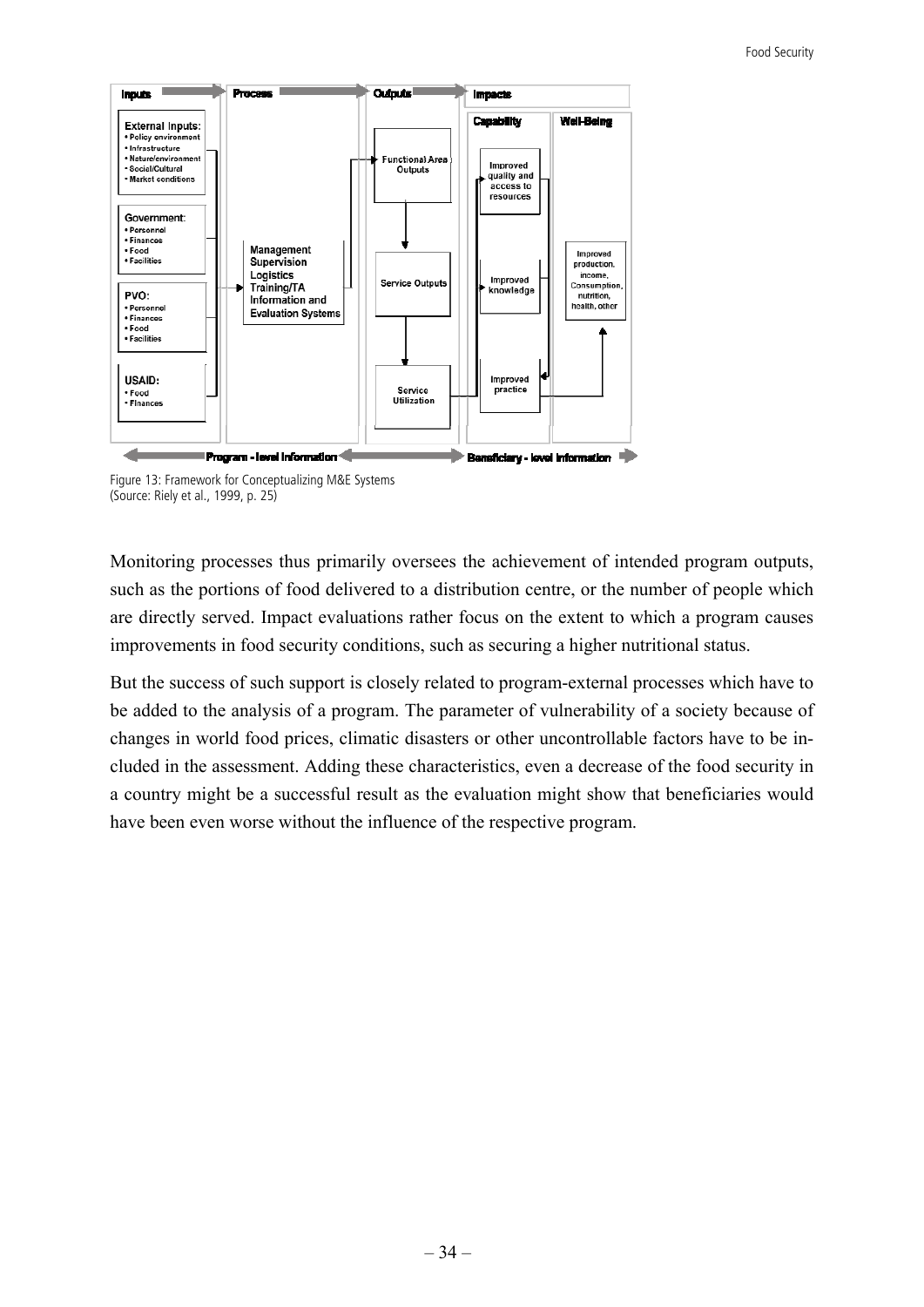## **4 Conclusion**

More than one billion people are suffering hunger these days, an alarming share of the world's population lives in a status of food insecurity. As this paper shows, particularly rural poor in developing countries live under circumstances of greatest poverty, grave nutritional conditions and enormous vulnerability. Frameworks, rules, and policies on a macro-level as well as on a country- or community-level hinder philanthropic individuals and institutions to overcome this situation.

Nevertheless, as the case of Brazil's «Zero Hunger Program» shows, it is possible to improve the level of food security for certain people under certain circumstances. First of all, it is essential to understand the underlying causes of the crises. On the supply side, inappropriate support policies and declining investments in the agricultural sector, deregulation of agricultural markets, trade liberalisations, eroding production capacity, increasing import dependence and dumping (through subsidies of developed countries) in many developing countries have to be detected and considered to fight for the good cause. On the demand side, bio-fuel production and greater demand from emerging countries are factors which contribute to the crisis. Further elements are the weather, natural disasters, financial speculation, corruption and the increased energy prices which also contribute to the crisis.

The current food crisis forces developing countries to rethink their agricultural policies, to promote long-term sustainability and to protect the most vulnerable producers. Due to the fact that a lot of external factors influence the crisis in developing countries, solutions require a global reaction of the international community. In the short-term, emergency aid has to protect basic needs of the poor. If not addressed immediately, under-nutrition, especially for babies and children, can have very negative consequences and lead to chronicle illnesses or even to death. Additionally, short-term measures should reduce the effects of increased prices on inequality through direct aid, and provide access to inputs such as fertilisers to boost production. In the medium and long-term, the capacity of developing countries to participate in the market, to cope with climate change, and to improve their production capacity has to be improved. A lot of money invested in research, does not really connect to reality of smallholder farmers. To bring back farmers needs to reality, it is important to collaborate directly with them on a local level, and to listen to their needs. Advising services could help smallholder farmers to become more competitive, and to participate in the market, strengthen their voices, and to integrate them in the value chain. The factor prevention is also important in building a stable macro environment, trade promotion, and developing market and storage infrastructures. In a long term, natural resource management has to be improved, for example in increasing productivity and production capacity, improving sustainable and diversified production and raising investment in agriculture and research. These measures should also lead to higher value-added products and stable prices.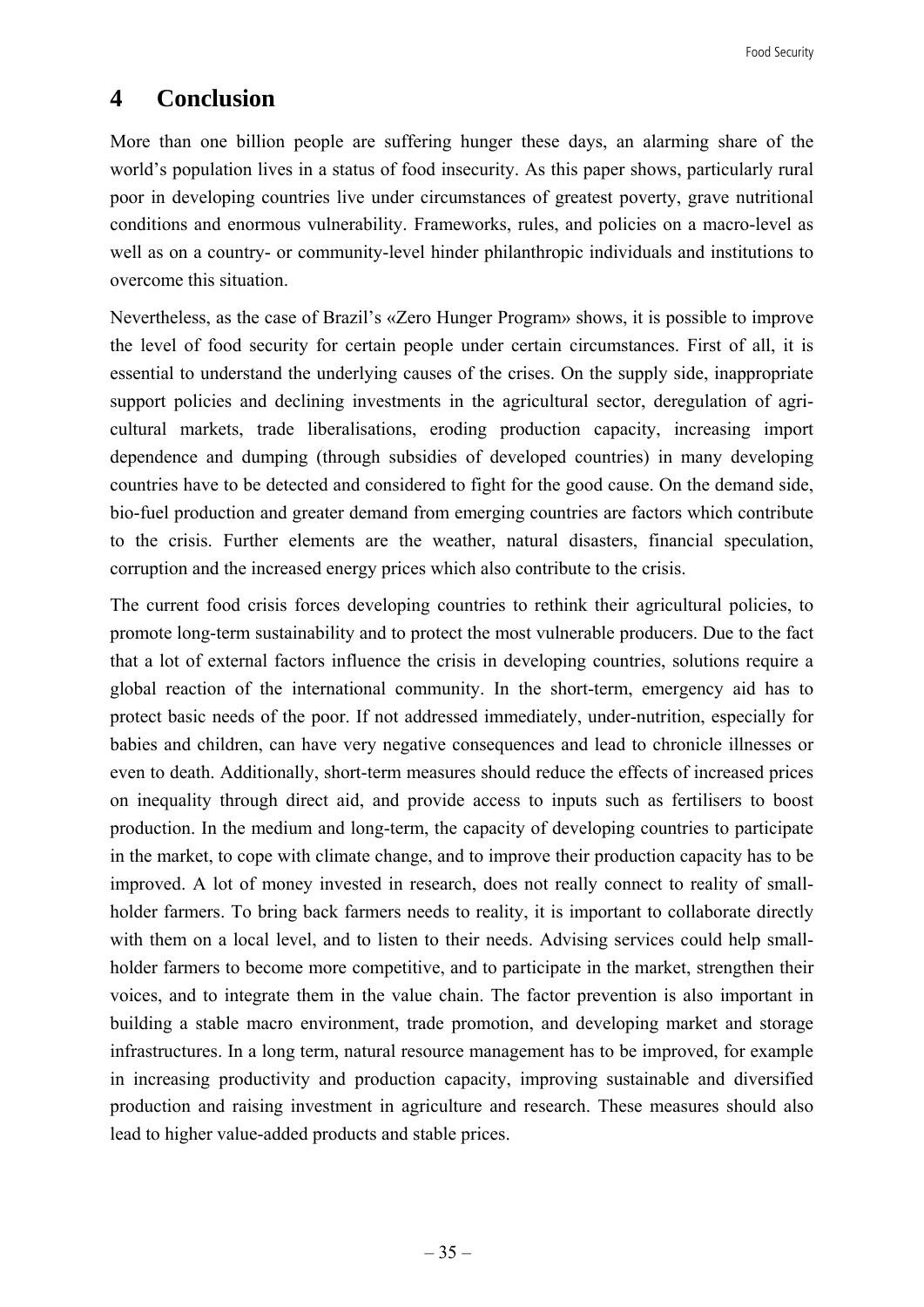Rising food prices are therefore not a solution to make small farmers better off; quite the contrary can be observed. Influence of developed countries and trade organizations combined with actions of speculators can cause significant fluctuations of world food prices and with that jeopardize the food security of millions of people. Although many players on an international level fight for the improvement of these circumstances, the individual interests of powerful actors hampers the solution-finding process massively.

Thus, game-changing progress primarily has to be achieved with restructuring programs on national or regional level. Brazil's government recognized the issues and challenges of its countries' population and the underlying structural causes. Particularly the problem of unequal distribution of income had to be tackled. Thanks to the government's accountability and commitment, the Zero Hunger Program received support from local, public and private partners as well as global partnerships. Good governance is therefore a crucial factor the tailor-made a successful aid program to fight hunger in developing countries; a necessary but not sufficient element. Additionally, smallholder farmers have to be empowered in a modified political framework, risk management has to be improved to decrease people's vulnerability, capacities must be built up, frameworks need to allow multi-national companies to predict future growth in the area, and resulting projects require strict planning, monitoring and evaluation to be sustainable. The more precise these factors are fulfilled, the more probable effective improvement of the food security will become.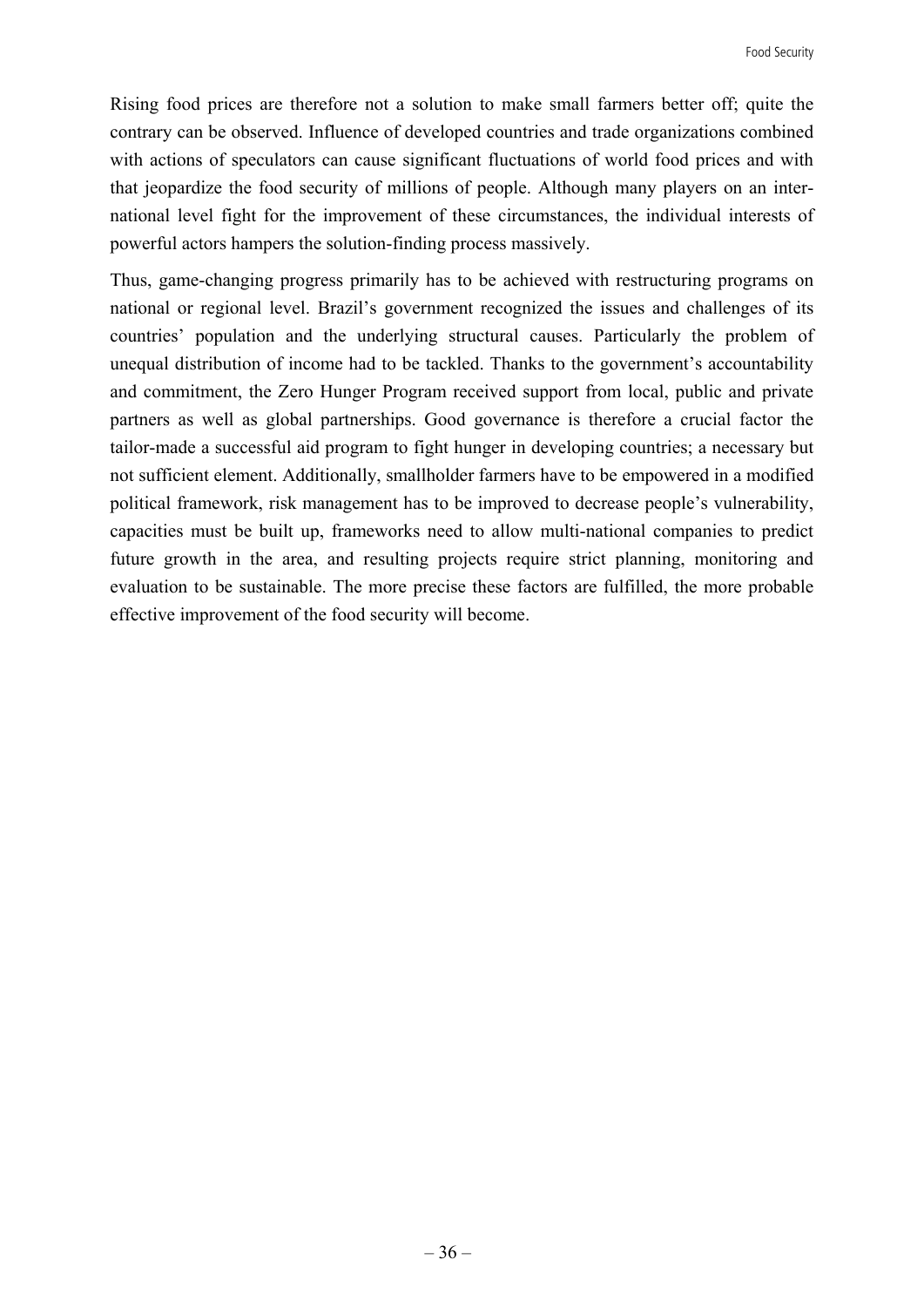## **5 Literatur**

- Adato, M. & Meinzen-Dick, R. (2007). Agricultural Research, Livelihoods, and Poverty. Baltimore: John Hopkins University Press
- Brabeck-Letmathe, P. (2006). Creating Shareholder Value and Corporate Responsibility: Competing Goals? Speech London, July 13, 2006.
- CONSEA. (2010). Encountered the  $23<sup>rd</sup>$  April, 2010 on http://www.fian.org/news/news/consea-mobilizes-brazil-to-include-food-as-a-humanright-of-all-brazilians
- DEZA Direktion für Entwicklung und Zusammenarbeit. (2007). Dokumentation über die Projekte der technischen Zusammenarbeit mit den Staaten Osteuropas und der GUS Encountered the  $18<sup>th</sup>$  April, 2010 on http://www.deza.admin.ch/ressources/resource\_de\_160868.pdf
- DEZA Direktion für Entwicklung und Zusammenarbeit. (2009). Eine Welt. Das DEZA-Magazin für Entwicklung und Zusammenarbeit. Nr.1, March 2009. Bern.
- DEZA Direktion für Entwicklung und Zusammenarbeit. (2010). Encountered the  $18<sup>th</sup>$  April, 2010 on http://www.deza.admin.ch/ressources/resource\_fr\_176921.pdf
- DRS 2. (2010, 20. März) Hunger und Auswanderung in Guatemala. Podcast der Sendung «International». Encountered the  $2<sup>nd</sup>$  May, 2010 on http://www.drs4news.ch/www/de/drs4/sendungen/international/2675.sh10126507.html
- FAO The Food and Agriculture Organization of the United Nations. (2009). Encountered the 28<sup>th</sup> April, 2010 on http://www.rlc.fao.org/es/paises/pdf/fomezero.pdf (fomezero DEZA folder)
- FAO The Food and Agriculture Organization of the United Nations. (2010a). Encountered the  $18<sup>th</sup>$  April, 2010 on http://www.fao.org/DOCREP/W9990E/w9990e03.htm)
- FAO The Food and Agriculture Organization of the United Nations. (2010b). Encountered the  $18<sup>th</sup>$  April, 2010 on http://www.fao.org/docrep/003/w3613e/w3613e00.htm
- FAO The Food and Agriculture Organization of the United Nations. (2010c). Encountered the 18<sup>th</sup> April, 2010 on http://www.fao.org/docrep/005/y4671e/y4671e06.htm
- Gönitzer, G. (2008). «Fome Zero» Null Hunger, Das Programm der brasilianischen Sozialpolitik. Encountered April  $15<sup>th</sup>$  2010 on http://politik-gesellschaftsuedamerika.suite101.de/article.cfm/fome\_zero\_null\_hunger
- Guha-Khasnobis et al. (2007). Food Security. Oxford University Press.
- Heierli, U. & Polak, P. (2000). Poverty alleviation as a business; The market creation approach to development. Encountered the 14<sup>th</sup> April, 2010 on http://www.poverty.ch/poverty-alleviation.html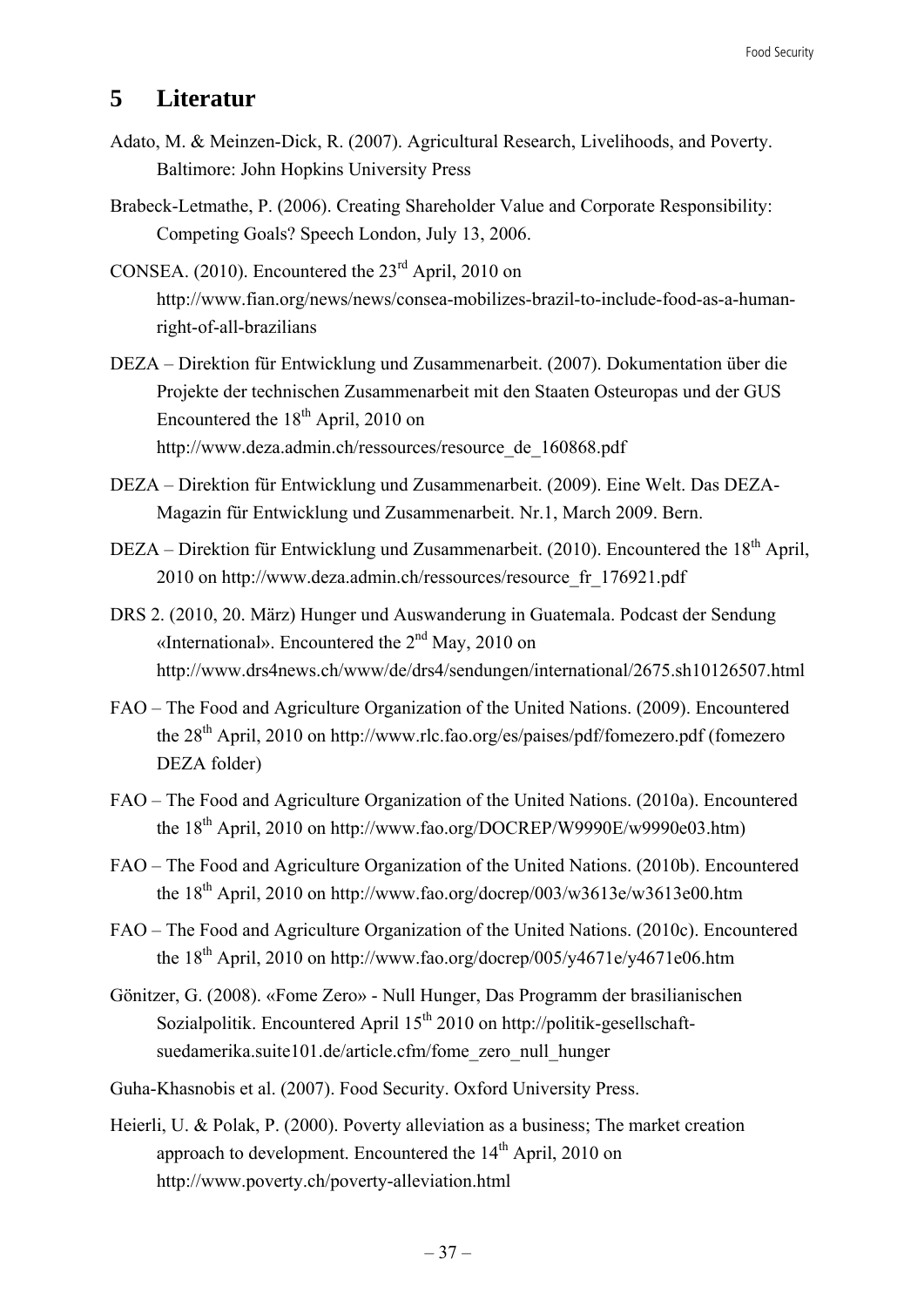- Inter-American Development Bank, (2006). Political Institutions, Policymaking Processes and Policy Outcomes in Brazil, Research Network Working Paper #R-509, Encountered the 17th April on http://idbdocs.iadb.org/wsdocs/getdocument.aspx?docnum=844409
- IFAD International Fund for Agricultural Development. (2010a). Encountered the  $25<sup>th April</sup>$ . 2010 on http://www.ifad.org/hfs/
- IFAD International Fund for Agricultural Development. (2010b). Encountered the  $25<sup>th</sup>$  April, 2010 on http://www.ifad.org/pub/factsheet/food/foodsecurity\_e.pdf
- Médecins Sans Frontières.  $(2010)$ . Encountered the  $30<sup>th</sup>$  April, 2010 on http://www.msf.org/msfinternational/invoke.cfm?component=article&objectid=938162 9B-FF7B-4C7F-96D4E6EF05E67AC4&method=full\_html
- MESA Ministerio Extraordinario de Segurança Alimentar e Combate a Fome. (2010). *Hunger Zero, Brazilians who eat helping those who don't.* Encountered the 10<sup>th</sup> April, 2010 on http://www.presidencia.gov.br/
- Morgan, P. (1997). The design and use of capacity development indicators. Encountered the 25th April, 2010 on http://www.oecd.org/dataoecd/34/37/1919953.pdf
- Nestlé. (2010). Nestlé support of Brazil's Zero Hunger Program. Encountered the 25<sup>th</sup> April, 2010 on http://www.babymilk.nestle.com/News/All+Countries/Brazil/Nestle+support+of+Brazil +s+Zero+Hunger+Program.htm
- Ortmann, GF. (2001). Industrialisation of agriculture and the role of supply chains in promoting competitiveness. Agrekon, 40(4), December: 459-489. In: Vink & Sandrey, Value chain strategies in developing countries. Stellenbosch, South Africa, 2007.
- Riely et al. (1999) Food Security Indicators and Framework for Use in the Monitoring and Evaluation of Food Aid Programs. Washington, 1999.
- SAAG South Asia Analysis Group. (2010). Encountered the  $25<sup>th</sup>$  April, 2010 on http://www.southasiaanalysis.org/%5Cpapers37%5Cpaper3629.html
- SECO. (2010). Encountered the  $25<sup>th</sup>$  April, 2010 on http://www.seco.admin.ch/themen/00645/04008/index.html?lang=de
- SIDA Swedish International Development Cooperation Agency. (2002). Aid, Incentives, and Sustainability. Encountered the  $25<sup>th</sup>$  April, 2010 on http://www.sida.se/Global/About%20Sida/Sida%20Utv%C3%A4rderingar/Study%20o n%20Aid%20Incentives%20Summary%20Report.pdf
- Smith, T. (2003). The Business World; A Philanthropy Rush In Corporate Brazil. New York Times, March 30, 2003.
- South Centre. (2008) Food and Energy Crisis: time to rethink development policy. Encountered the  $25<sup>th</sup>$  April, 2010 on